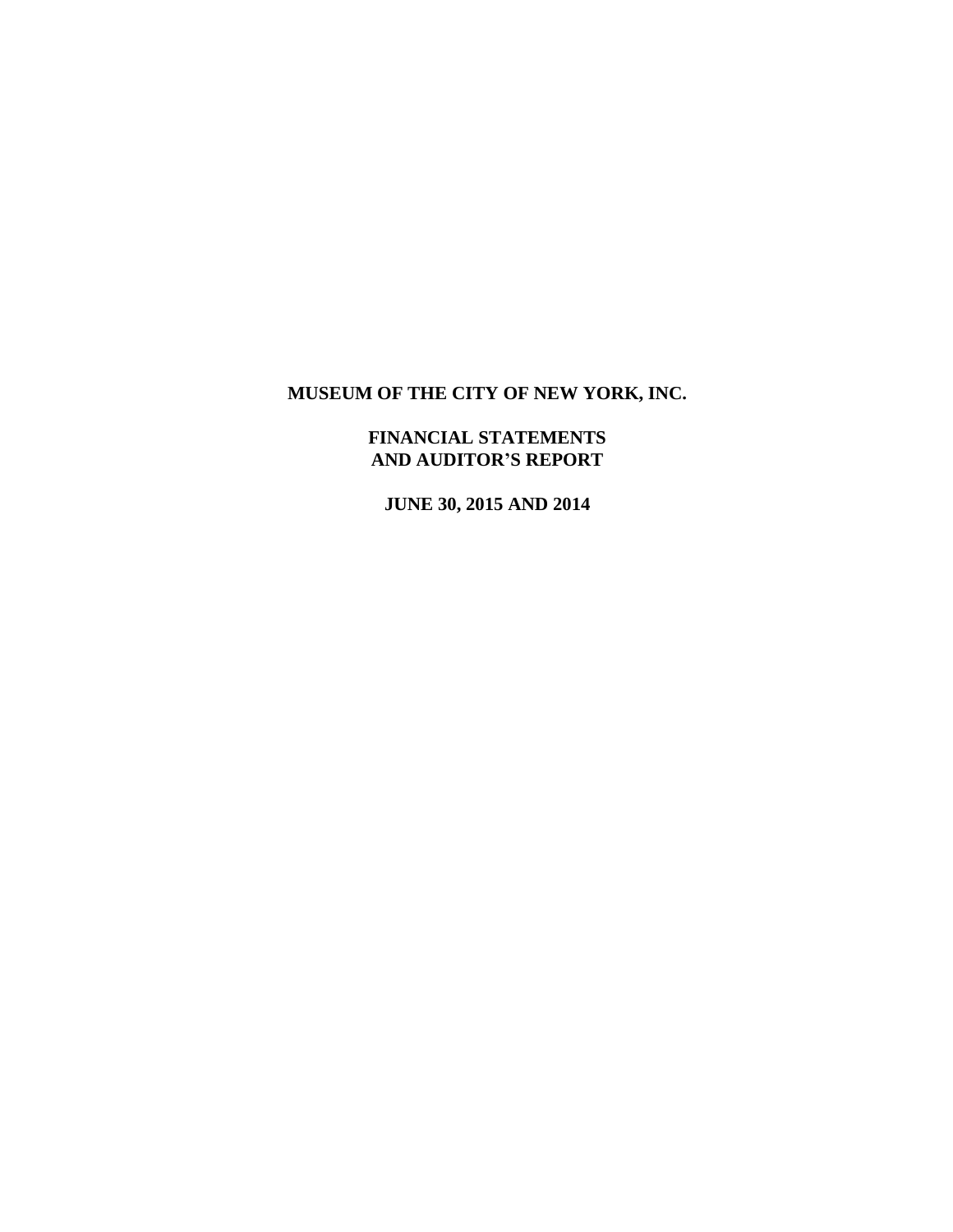# **TABLE OF CONTENTS**

**Independent Auditor's Report**

# **Exhibit**

- **A - Balance Sheet**
- **B - Statement of Activities**
- **C - Statement of Functional Expenses**
- **D - Statement of Cash Flows**

**Notes to Financial Statements**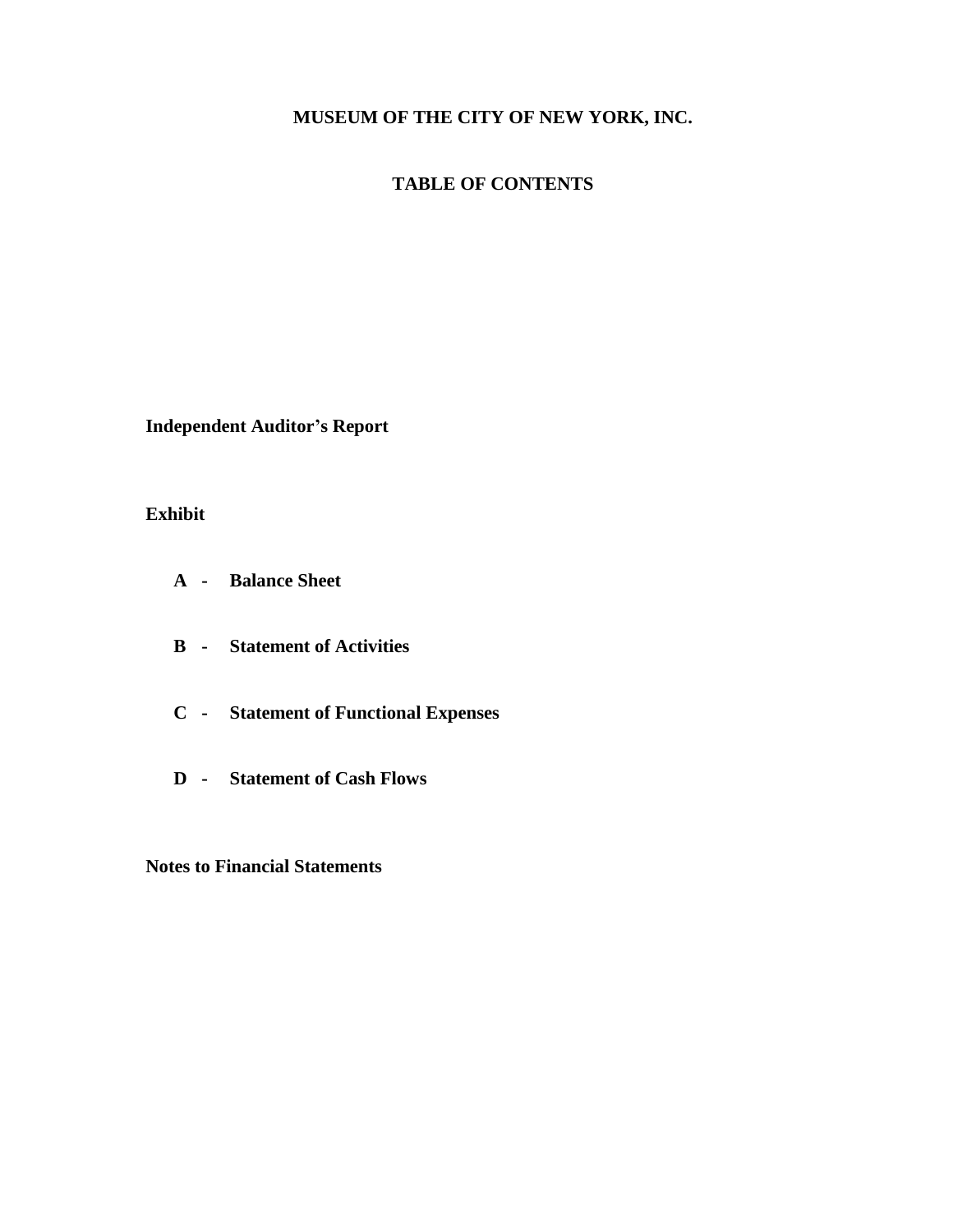# **THE LOEB & TROPER LLP**

# **Independent Auditor's Report**

**Board of Trustees Museum of the City of New York, Inc.**

# *Report on the Financial Statements*

We have audited the accompanying financial statements of Museum of the City of New York, Inc., which comprise the balance sheet as of June 30, 2015 and 2014, and the related statements of activities, functional expenses and cash flows for the years then ended, and the related notes to the financial statements.

# *Management's Responsibility for the Financial Statements*

Management is responsible for the preparation and fair presentation of these financial statements in accordance with accounting principles generally accepted in the United States of America; this includes the design, implementation, and maintenance of internal control relevant to the preparation and fair presentation of financial statements that are free from material misstatement, whether due to fraud or error.

# *Auditor's Responsibility*

Our responsibility is to express an opinion on these financial statements based on our audits. We conducted our audits in accordance with auditing standards generally accepted in the United States of America. Those standards require that we plan and perform the audit to obtain reasonable assurance about whether the financial statements are free from material misstatement.

An audit involves performing procedures to obtain audit evidence about the amounts and disclosures in the financial statements. The procedures selected depend on the auditor's judgment, including the assessment of the risks of material misstatement of the financial statements, whether due to fraud or error. In making those risk assessments, the auditor considers internal control relevant to the entity's preparation and fair presentation of the financial statements in order to design audit procedures that are appropriate in the circumstances, but not for the purpose of expressing an opinion on the effectiveness of the entity's internal control. Accordingly, we express no such opinion. An audit also includes evaluating the appropriateness of accounting policies used and the reasonableness of significant accounting estimates made by management, as well as evaluating the overall presentation of the financial statements.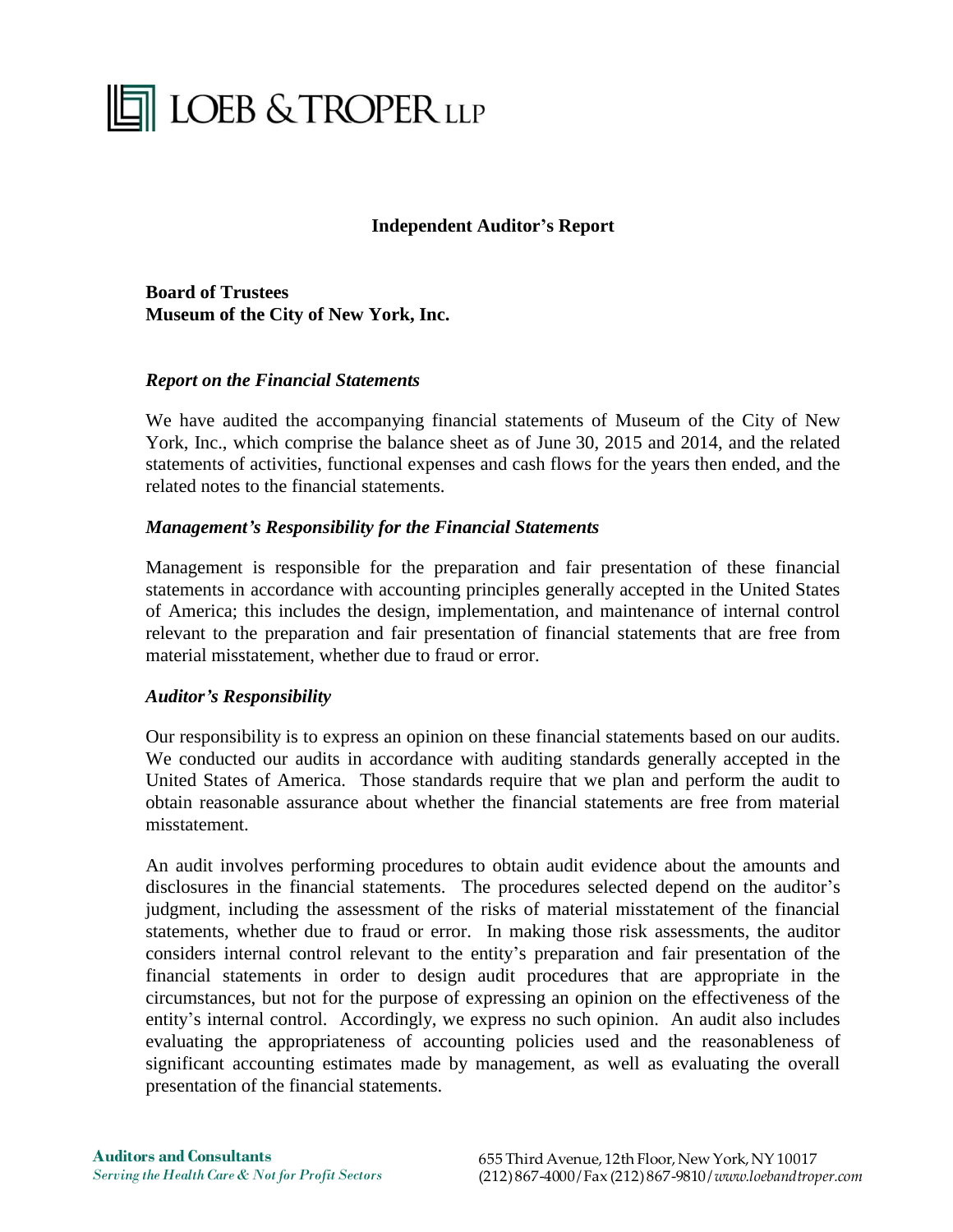We believe that the audit evidence we have obtained is sufficient and appropriate to provide a basis for our audit opinion.

# *Opinion*

In our opinion, the financial statements referred to above present fairly, in all material respects, the financial position of Museum of the City of New York, Inc. as of June 30, 2015 and 2014, and the changes in its net assets and its cash flows for the years then ended in accordance with accounting principles generally accepted in the United States of America.

Joeb + Texter 4P

February 18, 2016

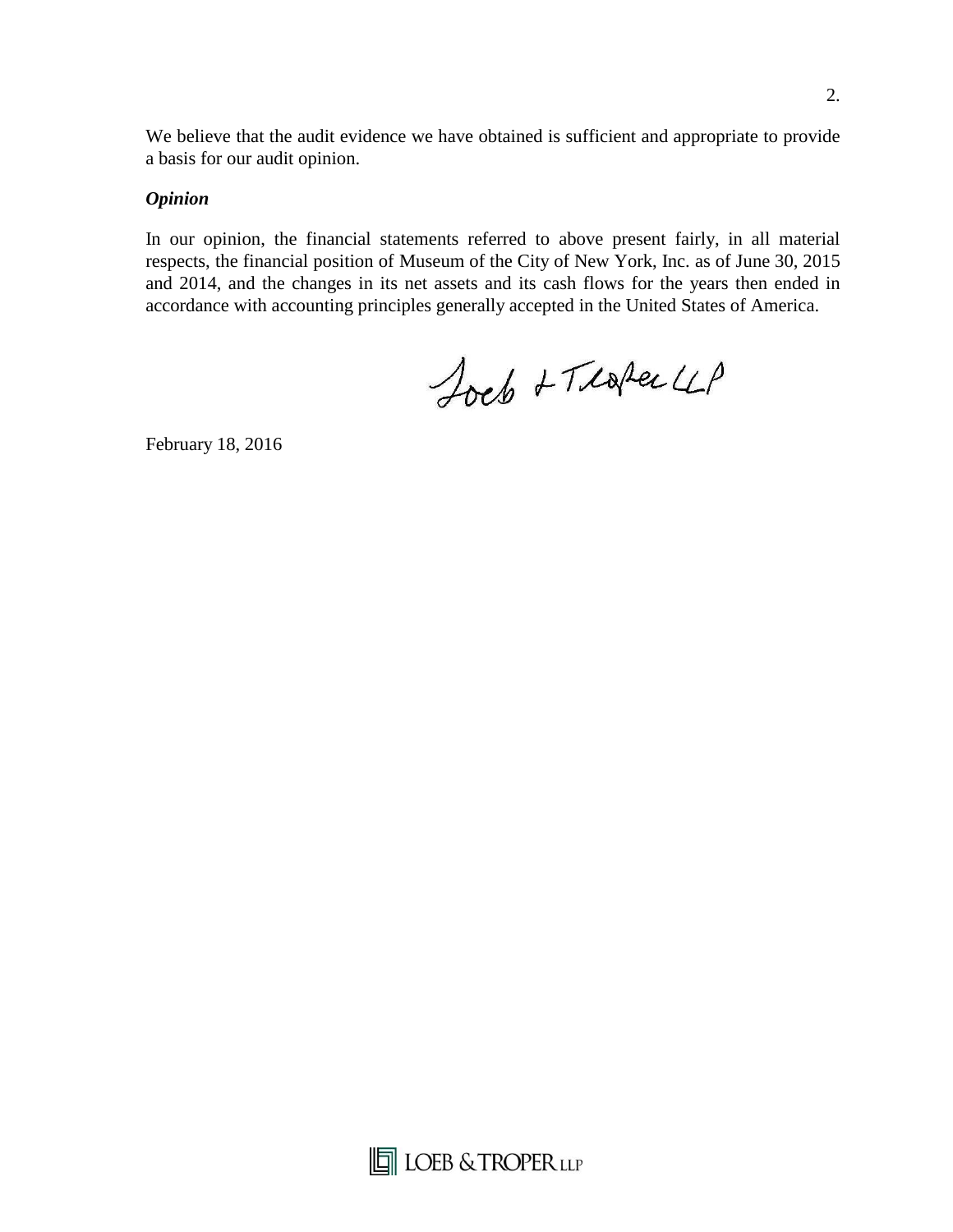# **EXHIBIT A**

# **MUSEUM OF THE CITY OF NEW YORK, INC.**

# **BALANCE SHEET**

# **JUNE 30, 2015 AND 2014**

|                                                                                                                                                                                                    | 2015                                                                            | 2014                                                                         |
|----------------------------------------------------------------------------------------------------------------------------------------------------------------------------------------------------|---------------------------------------------------------------------------------|------------------------------------------------------------------------------|
| <b>ASSETS</b>                                                                                                                                                                                      |                                                                                 |                                                                              |
| Cash and cash equivalents<br>Investments (Note 3)<br>Contributions and grants receivable - net (Note 5)<br>Prepaid expenses and other assets<br>Inventory<br>Building and equipment - net (Note 4) | \$<br>9,259,634<br>23, 273, 305<br>3,410,801<br>445,948<br>87,478<br>23,050,956 | \$<br>3,449,295<br>23,237,601<br>2,961,363<br>90,009<br>82,302<br>21,856,209 |
| <b>Total</b> assets                                                                                                                                                                                | \$<br>59,528,122                                                                | \$<br>51,676,779                                                             |
| <b>LIABILITIES AND NET ASSETS</b>                                                                                                                                                                  |                                                                                 |                                                                              |
| Liabilities<br>Accounts payable and accrued expenses<br>Deferred rent (Note 7)                                                                                                                     | \$<br>789,494<br>49,245                                                         | \$<br>591,083<br>114,057                                                     |
| <b>Total liabilities</b>                                                                                                                                                                           | 838,739                                                                         | 705,140                                                                      |
| Net assets (Exhibit B)<br>Unrestricted<br>Operating<br>Plant                                                                                                                                       | 8,477,674<br>23,050,956                                                         | 3,101,467<br>21,856,209                                                      |
| Total unrestricted                                                                                                                                                                                 | 31,528,630                                                                      | 24,957,676                                                                   |
| Temporarily restricted (Note 8)<br>Permanently restricted (Note 8)                                                                                                                                 | 16,922,040<br>10,238,713                                                        | 15,491,987<br>10,521,976                                                     |
| Total net assets                                                                                                                                                                                   | 58,689,383                                                                      | 50,971,639                                                                   |
| Total liabilities and net assets                                                                                                                                                                   | \$<br>59,528,122                                                                | \$<br>51,676,779                                                             |

See independent auditor's report.

The accompanying notes are an integral part of these statements.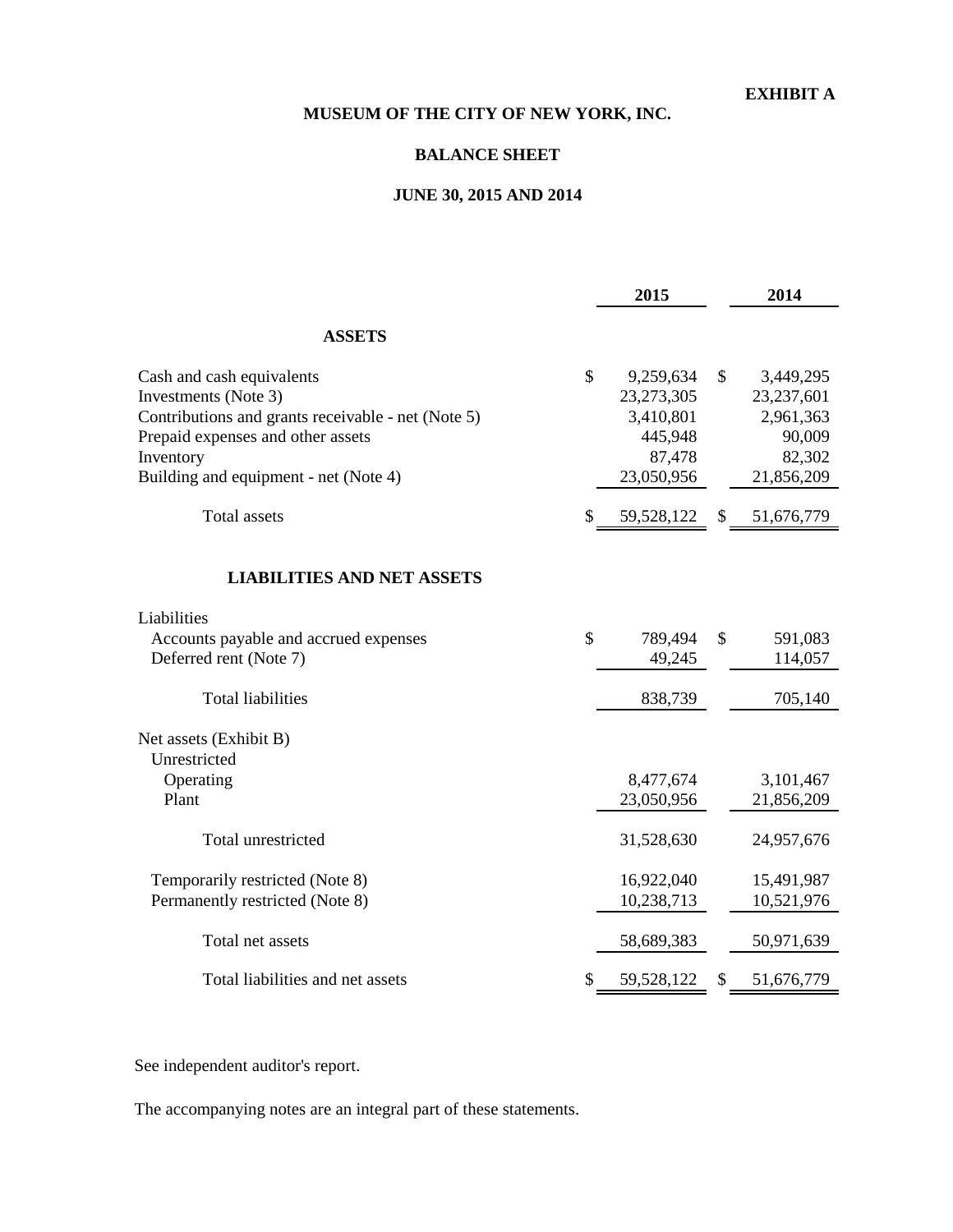# **MUSEUM OF THE CITY OF NEW YORK, INC. EXHIBIT B**

#### **STATEMENT OF ACTIVITIES**

# **YEARS ENDED JUNE 30, 2015 AND 2014**

|                                                                                                        |                                        | 2015                |                                         |                                         |                         | 2014                  |                    |                                         |                                         |                      |
|--------------------------------------------------------------------------------------------------------|----------------------------------------|---------------------|-----------------------------------------|-----------------------------------------|-------------------------|-----------------------|--------------------|-----------------------------------------|-----------------------------------------|----------------------|
|                                                                                                        |                                        | <b>Unrestricted</b> | <b>Temporarily</b><br><b>Restricted</b> | <b>Permanently</b><br><b>Restricted</b> | <b>Total</b>            |                       | Unrestricted       | <b>Temporarily</b><br><b>Restricted</b> | <b>Permanently</b><br><b>Restricted</b> | <b>Total</b>         |
| Revenues and other support                                                                             |                                        |                     |                                         |                                         |                         |                       |                    |                                         |                                         |                      |
| Membership                                                                                             | <sup>S</sup>                           | 302,009 \$          | $\mathbf{0}$                            | -\$<br>0 <sup>5</sup>                   | 302,009                 | -\$                   | 312,743 \$         | 0 <sup>5</sup>                          | $\overline{0}$<br>- \$                  | 312,743              |
| Rental fees                                                                                            |                                        | 476,503             | $\mathbf{0}$                            | $\overline{0}$                          | 476,503                 |                       | 346,830            | $\overline{0}$                          | $\overline{0}$                          | 346,830              |
| Licensing and other fees                                                                               |                                        | 591,832             | $\Omega$                                | $\theta$                                | 591,832                 |                       | 379,859            | $\Omega$                                | $\Omega$                                | 379,859              |
| Museum shop<br>Cost of sales                                                                           | 632,981<br><sup>\$</sup><br>(292, 569) | 340,412             | $\overline{0}$                          | $\theta$                                | $\mathbb{S}$<br>340,412 | 662,933<br>(336, 280) | 326,653            | $\overline{0}$                          | $\theta$                                | 326,653              |
| Investment income (loss) (Note 3)                                                                      | 101,829                                |                     |                                         |                                         |                         | 3,049,220             |                    |                                         |                                         |                      |
| Investment fees (Note 3)                                                                               | (123,079)                              | (11,062)<br>354,534 | 15,582                                  | (25,770)<br>$\Omega$                    | (21,250)<br>354,534     | (122, 053)            | 937,475<br>264,044 | 785,699<br>$\overline{0}$               | 1,203,993<br>$\Omega$                   | 2,927,167<br>264,044 |
| <b>Educational programs</b><br>Admissions                                                              |                                        | 826,502             | $\overline{0}$<br>$\Omega$              | $\Omega$                                | 826,502                 |                       | 804,874            | $\theta$                                | $\theta$                                | 804,874              |
| Contributions and grants                                                                               |                                        |                     |                                         |                                         |                         |                       |                    |                                         |                                         |                      |
| New York City - Department of Cultural Affairs                                                         |                                        | 1,628,256           | $\theta$                                |                                         | 1,628,256               |                       | 1,924,533          | $\theta$                                | $\overline{0}$                          | 1,924,533            |
| New York State - Council on the Arts                                                                   |                                        | 48,200              | $\Omega$                                | $\Omega$                                | 48,200                  |                       | 90,330             | $\theta$                                | $\theta$                                | 90,330               |
| Other grants and contributions                                                                         |                                        | 6,989,344           | 9,410,395                               | $\Omega$                                | 16,399,739              |                       | 1,282,165          | 7,943,004                               | 479,899                                 | 9,705,068            |
| Special events                                                                                         | 3,113,682                              |                     |                                         |                                         |                         | 2,990,985             |                    |                                         |                                         |                      |
| Less direct expense of special events                                                                  | (627, 839)                             |                     |                                         |                                         |                         | (426, 194)            |                    |                                         |                                         |                      |
| Net revenue from special events                                                                        |                                        | 2,485,843           | $\Omega$                                | $\Omega$                                | 2,485,843               |                       | 2,564,791          | $\overline{0}$                          | $\overline{0}$                          | 2,564,791            |
| Net assets released from restrictions (Note 8)                                                         |                                        | 8,253,417           | (7,995,924)                             | (257, 493)                              | $\Omega$                |                       | 5,296,868          | (5,071,868)                             | (225,000)                               | $\overline{0}$       |
| Total revenues and other support                                                                       |                                        | 22,285,790          | 1,430,053                               | (283, 263)                              | 23,432,580              |                       | 14,531,165         | 3,656,835                               | 1,458,892                               | 19,646,892           |
| Expenses (Exhibit C)                                                                                   |                                        |                     |                                         |                                         |                         |                       |                    |                                         |                                         |                      |
| Program services                                                                                       |                                        |                     |                                         |                                         |                         |                       |                    |                                         |                                         |                      |
| Museum shop                                                                                            |                                        | 419,477             | $\theta$                                |                                         | 419,477                 |                       | 334,637            | $\Omega$                                | $\Omega$                                | 334,637              |
| Collections care                                                                                       |                                        | 3,884,742           |                                         |                                         | 3,884,742               |                       | 2,917,045          |                                         | $\Omega$                                | 2,917,045            |
| <b>Educational</b> programs                                                                            |                                        | 1,150,655           |                                         |                                         | 1,150,655               |                       | 1,021,706          |                                         | $\Omega$                                | 1,021,706            |
| Renovation and expansion                                                                               |                                        | 265,510             |                                         |                                         | 265,510                 |                       | 367,499            |                                         | $\Omega$                                | 367,499              |
| Exhibitions and publications                                                                           |                                        | 6,955,766           | $\overline{0}$                          |                                         | 6,955,766               |                       | 5,301,533          | $\Omega$                                | $\overline{0}$                          | 5,301,533            |
| Total program services                                                                                 |                                        | 12,676,150          | $\Omega$                                | $\Omega$                                | 12,676,150              |                       | 9,942,420          | $\overline{0}$                          | $\theta$                                | 9,942,420            |
| Supporting services<br>Management and general                                                          |                                        | 1,364,794           | $\mathbf{0}$                            | $\overline{0}$                          | 1,364,794               |                       | 1,178,911          | $\boldsymbol{0}$                        | $\overline{0}$                          | 1,178,911            |
|                                                                                                        |                                        |                     |                                         |                                         |                         |                       |                    |                                         |                                         |                      |
| Fund raising<br>Membership and development                                                             |                                        | 1,733,309           | $\Omega$                                | $\theta$                                | 1,733,309               |                       | 1,794,188          | $\theta$                                | $\Omega$                                | 1,794,188            |
| Total supporting services                                                                              |                                        | 3,098,103           | $\Omega$                                | $\Omega$                                | 3,098,103               |                       | 2,973,099          | $\Omega$                                | $\Omega$                                | 2,973,099            |
| Total expenses                                                                                         |                                        | 15,774,253          | $\Omega$                                | $\Omega$                                | 15,774,253              |                       | 12,915,519         | $\Omega$                                | $\Omega$                                | 12,915,519           |
| Change in net assets from operations                                                                   |                                        | 6,511,537           | 1,430,053                               | (283, 263)                              | 7,658,327               |                       | 1,615,646          | 3,656,835                               | 1,458,892                               | 6,731,373            |
| Provision for bad debt loss                                                                            |                                        | $\boldsymbol{0}$    | $\overline{0}$                          | $\Omega$                                | $\Omega$                |                       | $\boldsymbol{0}$   | (14,908)                                | $\boldsymbol{0}$                        | (14,908)             |
| Sale of collection material (net of direct cost of sales<br>of \$0 in 2015 and \$89 in 2014) (Note 11) |                                        | 59,417              | $\theta$                                |                                         | 59,417                  |                       | 161,350            | $\Omega$                                | $\Omega$                                | 161,350              |
| Change in net assets (Exhibit D)                                                                       |                                        | 6,570,954           | 1,430,053                               | (283, 263)                              | 7,717,744               |                       | 1,776,996          | 3,641,927                               | 1,458,892                               | 6,877,815            |
| Net assets - beginning of year                                                                         |                                        | 24,957,676          | 15,491,987                              | 10,521,976                              | 50,971,639              |                       | 23,180,680         | 11,850,060                              | 9,063,084                               | 44,093,824           |
| Net assets - end of year (Exhibit A)                                                                   |                                        | 31,528,630 \$       | 16,922,040 \$                           | 10,238,713 \$                           | 58,689,383              |                       | 24,957,676 \$      | 15,491,987<br>- S                       | 10,521,976<br>- \$                      | 50,971,639           |
|                                                                                                        |                                        |                     |                                         |                                         |                         |                       |                    |                                         |                                         |                      |

See independent auditor's report.

The accompanying notes are an integral part of these statements.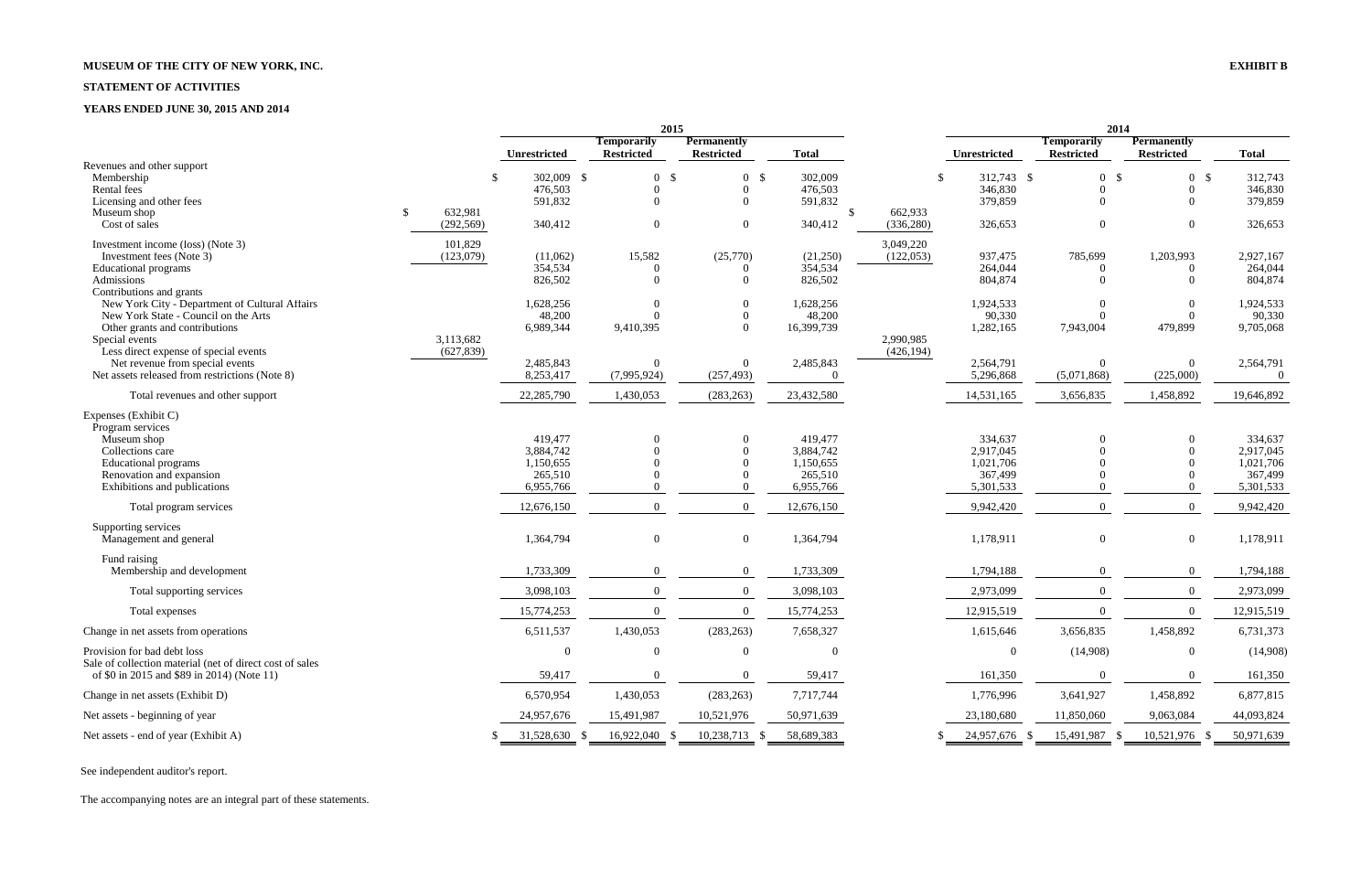# **MUSEUM OF THE CITY OF NEW YORK, INC. EXHIBIT C**

# **STATEMENT OF FUNCTIONAL EXPENSES**

# **YEARS ENDED JUNE 30, 2015 AND 2014**

|                                                                                            |                              |                            |                                       |                                              |                                                  | 2015           |                                  |                                         |                                 |              |
|--------------------------------------------------------------------------------------------|------------------------------|----------------------------|---------------------------------------|----------------------------------------------|--------------------------------------------------|----------------|----------------------------------|-----------------------------------------|---------------------------------|--------------|
|                                                                                            |                              |                            |                                       | <b>Program Services</b>                      |                                                  |                |                                  | <b>Supporting Services</b>              |                                 |              |
|                                                                                            | <b>Museum</b><br><b>Shop</b> | <b>Collections</b><br>Care | <b>Educational</b><br><b>Programs</b> | <b>Renovation</b><br>and<br><b>Expansion</b> | <b>Exhibitions</b><br>and<br><b>Publications</b> | <b>Total</b>   | <b>Management</b><br>and General | <b>Membership</b><br>and<br>Development | <b>Special</b><br><b>Events</b> | <b>Total</b> |
| Salaries and related expenses                                                              | 288,079 \$                   | 2,110,543 \$               | 798,751 \$                            | 211,841 \$                                   | 3,058,828 \$                                     | 6,468,042 \$   | 927,972 \$                       | 1,288,279 \$                            | $\overline{0}$                  | 8,684,293    |
| Outside services                                                                           | 14,451                       | 356,942                    | 107,323                               | 15,359                                       | 708,638                                          | 1,202,713      | 128,247                          | 121,871                                 |                                 | 1,452,831    |
| Legal and accounting                                                                       | $\Omega$                     | 63,425                     | $\theta$                              | $\overline{0}$                               | 2,000                                            | 65,425         | 45,352                           | $\Omega$                                |                                 | 110,777      |
| Depreciation and amortization                                                              | 50,332                       | 214,676                    | 71,902                                | 7,346                                        | 356,981                                          | 701,237        | 67,771                           | 71,075                                  |                                 | 840,083      |
| Public relations                                                                           | 89                           | 903                        | 4,883                                 | 76                                           | 289,768                                          | 295,719        | 12,077                           | 2,606                                   |                                 | 310,402      |
| Design, shipping and fabrication                                                           | 19,193                       | 57,882                     | 3,594                                 | 681                                          | 1,552,396                                        | 1,633,746      | 8,285                            | 48,638                                  |                                 | 1,690,669    |
| Printing                                                                                   |                              | 38                         | 15,463                                | $\Omega$                                     | 117,842                                          | 133,343        | 12,740                           | 67,405                                  |                                 | 213,488      |
| Interest                                                                                   |                              |                            | $\Omega$                              | $\Omega$                                     | $\theta$                                         | $\theta$       | 18                               | $\Omega$                                |                                 | 18           |
| Occupancy (Note 7)                                                                         | 12,666                       | 432,867                    | 45,385                                | 17,267                                       | 317,627                                          | 825,812        | 40,728                           | 44,330                                  |                                 | 910,870      |
| Supplies and expenses                                                                      | 7,720                        | 476,194                    | 44,670                                | 2,519                                        | 185,123                                          | 716,226        | 36,423                           | 20,510                                  | 124,924                         | 898,083      |
| Investment fees                                                                            |                              |                            |                                       |                                              |                                                  | $\Omega$       | 123,079                          | 0                                       | $\theta$                        | 123,079      |
| Catering and entertainment                                                                 |                              |                            |                                       |                                              |                                                  |                | $\Omega$                         | $\Omega$                                | 502,915                         | 502,915      |
| Computing services                                                                         | 3,786                        | 115,958                    | 13,329                                | 1,148                                        | 90,446                                           | 224,667        | 10,893                           | 10,366                                  | $\left( \right)$                | 245,926      |
| Cost of sales                                                                              | 292,569                      | $\Omega$                   |                                       | $\Omega$                                     | $\theta$                                         | 292,569        | $\Omega$                         | $\Omega$                                |                                 | 292,569      |
| Insurance                                                                                  | 1,600                        | 21,606                     | 5,735                                 | 533                                          | 41,785                                           | 71,259         | 5,068                            | 5,602                                   |                                 | 81,929       |
| Miscellaneous                                                                              | 21,561                       | 33,708                     | 39,620                                | 8,740                                        | 234,332                                          | 337,961        | 69,220                           | 52,627                                  |                                 | 459,808      |
| Total expenses                                                                             | 712,046                      | 3,884,742                  | 1,150,655                             | 265,510                                      | 6,955,766                                        | 12,968,719     | 1,487,873                        | 1,733,309                               | 627,839                         | 16,817,740   |
| Less direct cost of special events deducted<br>from revenue on the statement of activities | $\theta$                     | $\theta$                   | $\theta$                              | $\overline{0}$                               | $\overline{0}$                                   | $\overline{0}$ | $\Omega$                         | $\overline{0}$                          | (627, 839)                      | (627, 839)   |
| Less investment fees netted against                                                        |                              |                            |                                       |                                              |                                                  |                |                                  |                                         |                                 |              |
| investment income                                                                          | $\overline{0}$               | $\theta$                   | $\Omega$                              | $\overline{0}$                               | $\overline{0}$                                   | $\overline{0}$ | (123,079)                        | $\Omega$                                | $\overline{0}$                  | (123,079)    |
| Less cost of sales netted against museum                                                   |                              |                            |                                       |                                              |                                                  |                |                                  |                                         |                                 |              |
| shop income                                                                                | (292, 569)                   | $\Omega$                   | $\theta$                              | $\Omega$                                     | $\Omega$                                         | (292, 569)     | $\theta$                         | $\Omega$                                | $\overline{0}$                  | (292, 569)   |
| Total expenses reported by function on<br>the statement of activities (Exhibit B)          | 419,477 \$                   | 3,884,742 \$               | $1,150,655$ \$                        | 265,510 \$                                   | 6,955,766 \$                                     | 12,676,150 \$  | 1,364,794 \$                     | 1,733,309 \$                            | $0 \text{ }$ \$                 | 15,774,253   |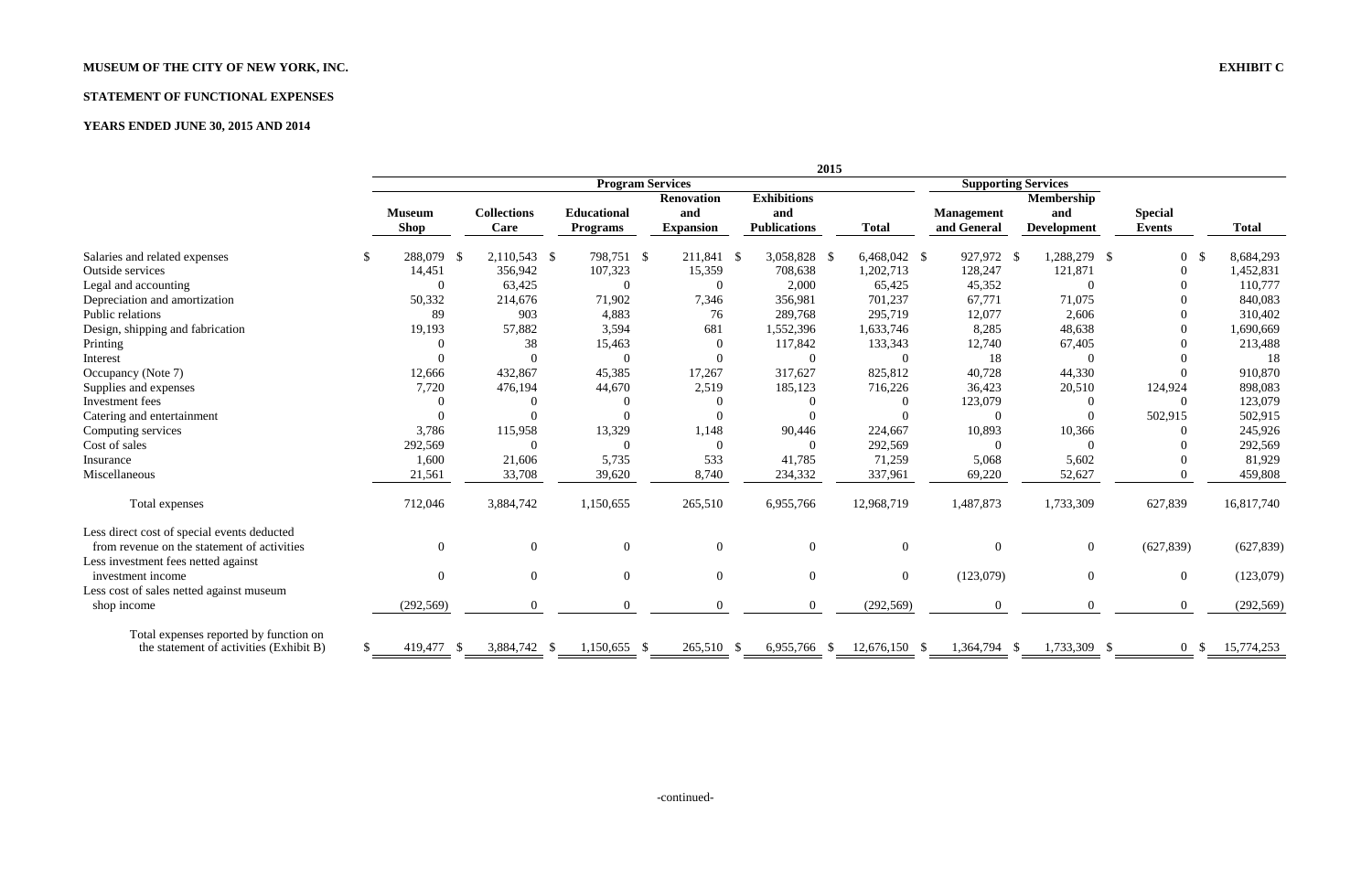# **MUSEUM OF THE CITY OF NEW YORK, INC. EXHIBIT C**

# **STATEMENT OF FUNCTIONAL EXPENSES**

# **YEARS ENDED JUNE 30, 2015 AND 2014**

|                                             | 2014 |                  |                    |                         |                   |                     |                |                   |                            |                |              |
|---------------------------------------------|------|------------------|--------------------|-------------------------|-------------------|---------------------|----------------|-------------------|----------------------------|----------------|--------------|
|                                             |      |                  |                    | <b>Program Services</b> |                   |                     |                |                   | <b>Supporting Services</b> |                |              |
|                                             |      |                  |                    |                         | <b>Renovation</b> | <b>Exhibitions</b>  |                |                   | Membership                 |                |              |
|                                             |      | <b>Museum</b>    | <b>Collections</b> | <b>Educational</b>      | and               | and                 |                | <b>Management</b> | and                        | <b>Special</b> |              |
|                                             |      | <b>Shop</b>      | Care               | <b>Programs</b>         | <b>Expansion</b>  | <b>Publications</b> | <b>Total</b>   | and General       | <b>Development</b>         | <b>Events</b>  | <b>Total</b> |
| Salaries and related expenses               |      | 190,176 \$       | 1,799,035 \$       | 674,385 \$              | 228,558 \$        | 2,492,010 \$        | 5,384,164 \$   | 588,634 \$        | 1,218,723 \$               | $\overline{0}$ | 7,191,521    |
| Outside services                            |      | 11,372           | 78,730             | 74,148                  | 68,660            | 567,496             | 800,406        | 200,480           | 122,620                    | $\Omega$       | 1,123,506    |
| Legal and accounting                        |      | $\Omega$         | 36,946             | $\theta$                | $\overline{0}$    | $\overline{0}$      | 36,946         | 129,538           | $\overline{0}$             | $\Omega$       | 166,484      |
| Depreciation and amortization               |      | 58,920           | 251,418            | 92,256                  | 9,566             | 391,040             | 803,200        | 83,872            | 85,331                     |                | 972,403      |
| Public relations                            |      | 279              | 244                | 761                     | 74                | 54,903              | 56,261         | 7,565             | 5,328                      |                | 69,154       |
| Design, shipping and fabrication            |      | 7,013            | 71,120             | 7,675                   | 21,229            | 763,320             | 870,357        | 8,073             | 63,857                     |                | 942,287      |
| Printing                                    |      | 156              | $\overline{0}$     | 13,607                  | 8,250             | 111,361             | 133,374        | 332               | 57,718                     |                | 191,424      |
| Interest                                    |      | $\overline{0}$   | $\Omega$           | $\overline{0}$          | $\boldsymbol{0}$  | $\boldsymbol{0}$    | $\overline{0}$ | 630               | $\overline{0}$             |                | 630          |
| Occupancy (Note 7)                          |      | 18,050           | 504,086            | 68,400                  | 7,814             | 441,016             | 1,039,366      | 59,707            | 70,680                     | $\mathbf{0}$   | 1,169,753    |
| Supplies and expenses                       |      | 12,755           | 109,868            | 34,729                  | 12,042            | 232,803             | 402,197        | 27,624            | 9,717                      | 86,352         | 525,890      |
| Investment fees                             |      |                  |                    |                         | $\Omega$          | $\Omega$            | $\theta$       | 122,053           | $\Omega$                   | $\overline{0}$ | 122,053      |
| Catering and entertainment                  |      |                  |                    |                         | $\overline{0}$    | $\Omega$            | $\Omega$       | $\Omega$          | $\overline{0}$             | 339,842        | 339,842      |
| Computing services                          |      | 7,441            | 29,305             | 11,291                  | 3,714             | 78,730              | 130,481        | 16,032            | 10,410                     | $\theta$       | 156,923      |
| Cost of sales                               |      | 336,280          | 89                 | $\Omega$                | $\overline{0}$    | $\theta$            | 336,369        | $\Omega$          | $\Omega$                   |                | 336,369      |
| Insurance                                   |      | 1,109            | 14,974             | 3,975                   | 370               | 27,731              | 48,159         | 3,513             | 3,882                      |                | 55,554       |
| Miscellaneous                               |      | 27,366           | 21,319             | 40,479                  | 7,222             | 141,123             | 237,509        | 52,911            | 145,922                    | $\Omega$       | 436,342      |
| Total expenses                              |      | 670,917          | 2,917,134          | 1,021,706               | 367,499           | 5,301,533           | 10,278,789     | 1,300,964         | 1,794,188                  | 426,194        | 13,800,135   |
| Less direct cost of special events deducted |      |                  |                    |                         |                   |                     |                |                   |                            |                |              |
| from revenue on the statement of activities |      | $\boldsymbol{0}$ | $\boldsymbol{0}$   | $\mathbf{0}$            | $\mathbf{0}$      | $\boldsymbol{0}$    | $\overline{0}$ | $\overline{0}$    | $\boldsymbol{0}$           | (426, 194)     | (426, 194)   |
| Less investment fees netted against         |      |                  |                    |                         |                   |                     |                |                   |                            |                |              |
| investment income                           |      | $\overline{0}$   | $\overline{0}$     | $\overline{0}$          | $\theta$          | $\overline{0}$      | $\overline{0}$ | (122, 053)        | $\overline{0}$             | $\overline{0}$ | (122,053)    |
| Less cost of sales netted against museum    |      |                  |                    |                         |                   |                     |                |                   |                            |                |              |
| shop income                                 |      | (336, 280)       | $\theta$           | $\overline{0}$          | $\overline{0}$    | $\overline{0}$      | (336, 280)     | $\overline{0}$    | $\overline{0}$             | $\overline{0}$ | (336, 280)   |
| Less cost of sales netted against           |      |                  |                    |                         |                   |                     |                |                   |                            |                |              |
| sale of collection material                 |      | $\overline{0}$   | (89)               |                         | $\Omega$          | $\Omega$            | (89)           | $\Omega$          | $\Omega$                   | $\Omega$       | (89)         |
| Total expenses reported by function on      |      |                  |                    |                         |                   |                     |                |                   |                            |                |              |
| the statement of activities (Exhibit B)     |      | 334,637 \$       | 2,917,045 \$       | $1,021,706$ \$          | 367,499 \$        | 5,301,533 \$        | 9,942,420 \$   | $1,178,911$ \$    | 1,794,188 \$               | $0 \quad$      | 12,915,519   |

See independent auditor's report.

The accompanying notes are an integral part of these statements.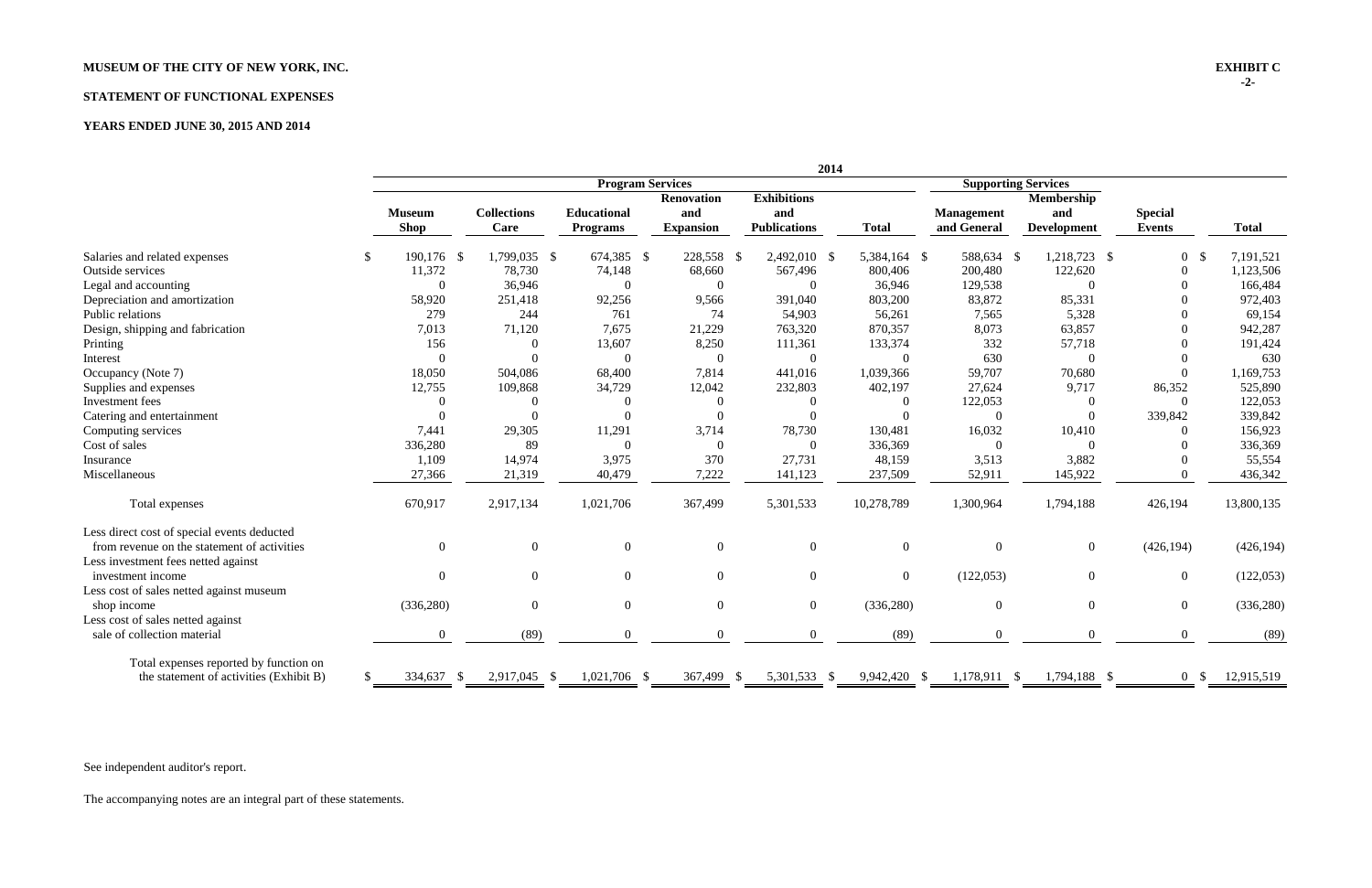# **STATEMENT OF CASH FLOWS**

# **YEARS ENDED JUNE 30, 2015 AND 2014**

|                                                            | 2015            | 2014              |
|------------------------------------------------------------|-----------------|-------------------|
| Cash flows from operating activities                       |                 |                   |
| Change in net assets (Exhibit B)                           | \$<br>7,717,744 | \$<br>6,877,815   |
| Adjustments to reconcile change in net assets to net cash  |                 |                   |
| provided by operating activities                           |                 |                   |
| Depreciation and amortization                              | 840,083         | 972,403           |
| Sale of collection material                                | (59, 417)       | (161, 439)        |
| Investment losses (gains)                                  | 120,726         | (2,759,831)       |
| Permanently restricted contributions                       |                 | (479, 899)        |
| Interest and dividends restricted for long-term investment | (23, 241)       | (43, 818)         |
| Decrease (increase) in assets                              |                 |                   |
| Contributions and grants receivable                        | (449, 438)      | (949, 296)        |
| Prepaid expenses and other assets                          | (355, 939)      | (35,291)<br>2,224 |
| Inventory<br>Increase (decrease) in liabilities            | (5,176)         |                   |
| Accounts payable and accrued expenses                      | 198,411         | (40, 222)         |
| Deferred rent                                              | (64, 812)       | (17,180)          |
|                                                            |                 |                   |
| Net cash provided by operating activities                  | 7,918,941       | 3,365,466         |
| Cash flows from investing activities                       |                 |                   |
| Purchase of fixed assets                                   | (2,034,830)     | (2,018,478)       |
| Purchase of investments                                    | (6,173,621)     | (8,638,202)       |
| Proceeds from sale of investments                          | 6,017,191       | 8,456,484         |
| Proceeds from sale of collection material                  | 59,417          | 161,439           |
| Net cash used by investing activities                      | (2, 131, 843)   | (2,038,757)       |
| Cash flows from financing activities                       |                 |                   |
| Proceeds from permanently restricted contributions         |                 | 479,899           |
| Principal payment of capital lease                         |                 | (3,960)           |
| Interest and dividends restricted for long-term investment | 23,241          | 43,818            |
| Net cash provided by financing activities                  | 23,241          | 519,757           |
| Net change in cash and cash equivalents                    | 5,810,339       | 1,846,466         |
| Cash and cash equivalents - beginning of year              | 3,449,295       | 1,602,829         |
| Cash and cash equivalents - end of year                    | 9,259,634       | \$<br>3,449,295   |
| Supplemental disclosure of cash flow information           |                 |                   |
| Interest paid                                              | \$<br>18        | \$<br>630         |

See independent auditor's report.

The accompanying notes are an integral part of these statements.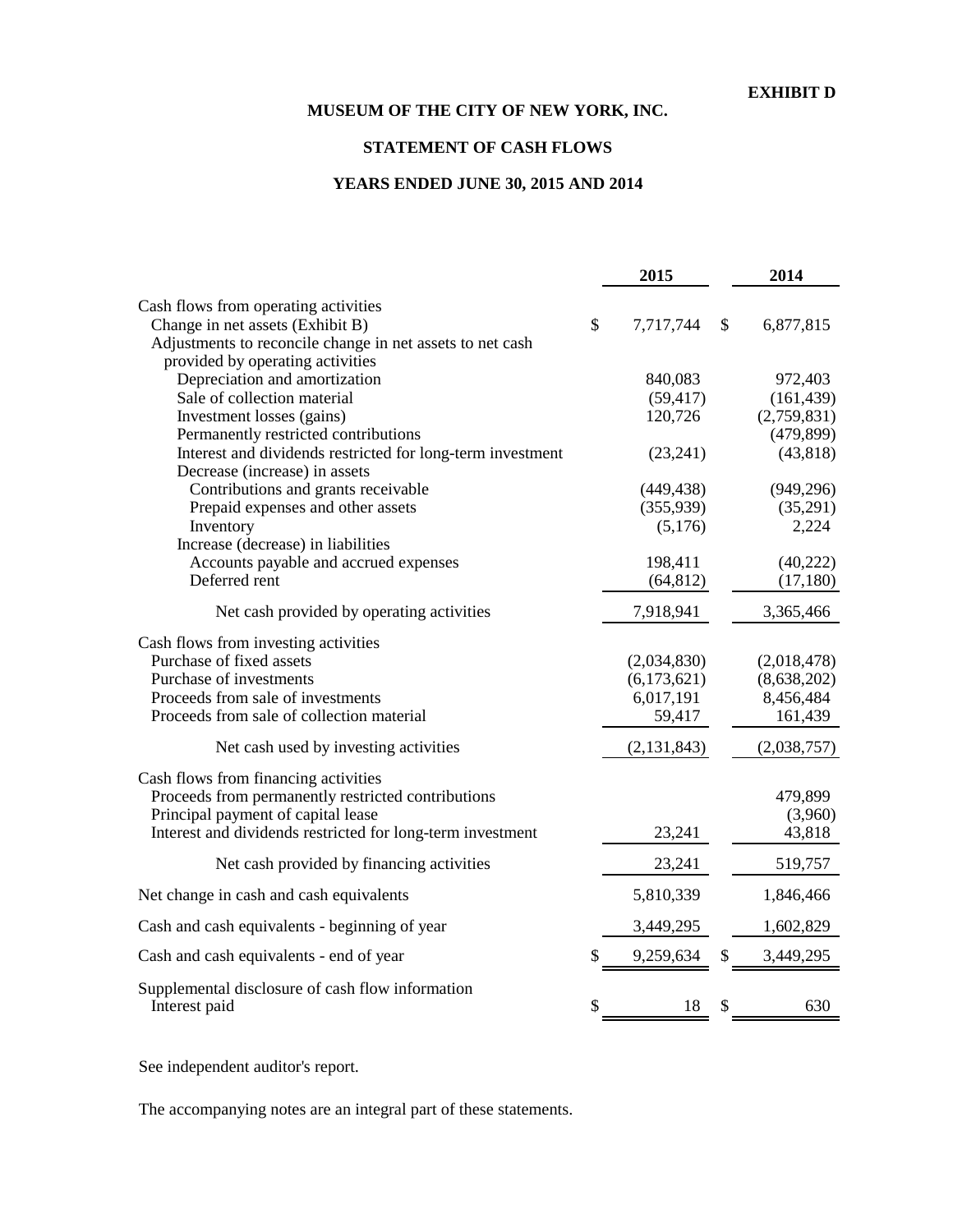# **NOTES TO FINANCIAL STATEMENTS**

# **JUNE 30, 2015 AND 2014**

#### **NOTE 1 - NATURE AND PURPOSE OF ORGANIZATION**

The Museum of the City of New York, Inc. (the "Museum") celebrates and interprets New York City (the "City"), educating the public about its distinctive character, especially its heritage of diversity, opportunity, and perpetual transformation. Founded in 1923 as a private, non-profit corporation, the Museum connects the past, present, and future of the City. It serves the people of New York and visitors from around the world through exhibitions, school and public programs, publications, and collections.

The Museum is located at 1220 Fifth Avenue, New York, N.Y.

The Museum's primary sources of revenues are contributions and grants as well as net revenue from special events. The Museum also operates a gift shop that earns additional revenues.

The Museum is exempt from federal income tax under Section  $501(c)(3)$  of the Internal Revenue Code and is a publicly supported organization as described in Section 509(a).

#### **NOTE 2 - SUMMARY OF SIGNIFICANT ACCOUNTING POLICIES**

*Basis of accounting* - The financial statements are prepared on the accrual basis of accounting.

*Use of estimates* - The preparation of financial statements in conformity with accounting principles generally accepted in the United States of America requires management to make estimates and assumptions that affect the reported amounts of assets and liabilities and disclosure of contingent assets and liabilities at the date of the financial statements and the reported amounts of revenues and expenses during the reporting period. Actual results could differ from those estimates.

*Reclassification* - The collection access program has been combined into the collections care program. \$703,350 of expenses originally classified as collection access on the statement of functional expenses for 2014 have been combined with the expenses reported as collections care to conform to the current year presentation.

*Cash equivalents* - The Museum considers all highly liquid instruments with original maturities, when acquired, of three months or less to be cash equivalents, with the exception of cash and short-term investments managed for the long term by the Museum's investment advisors.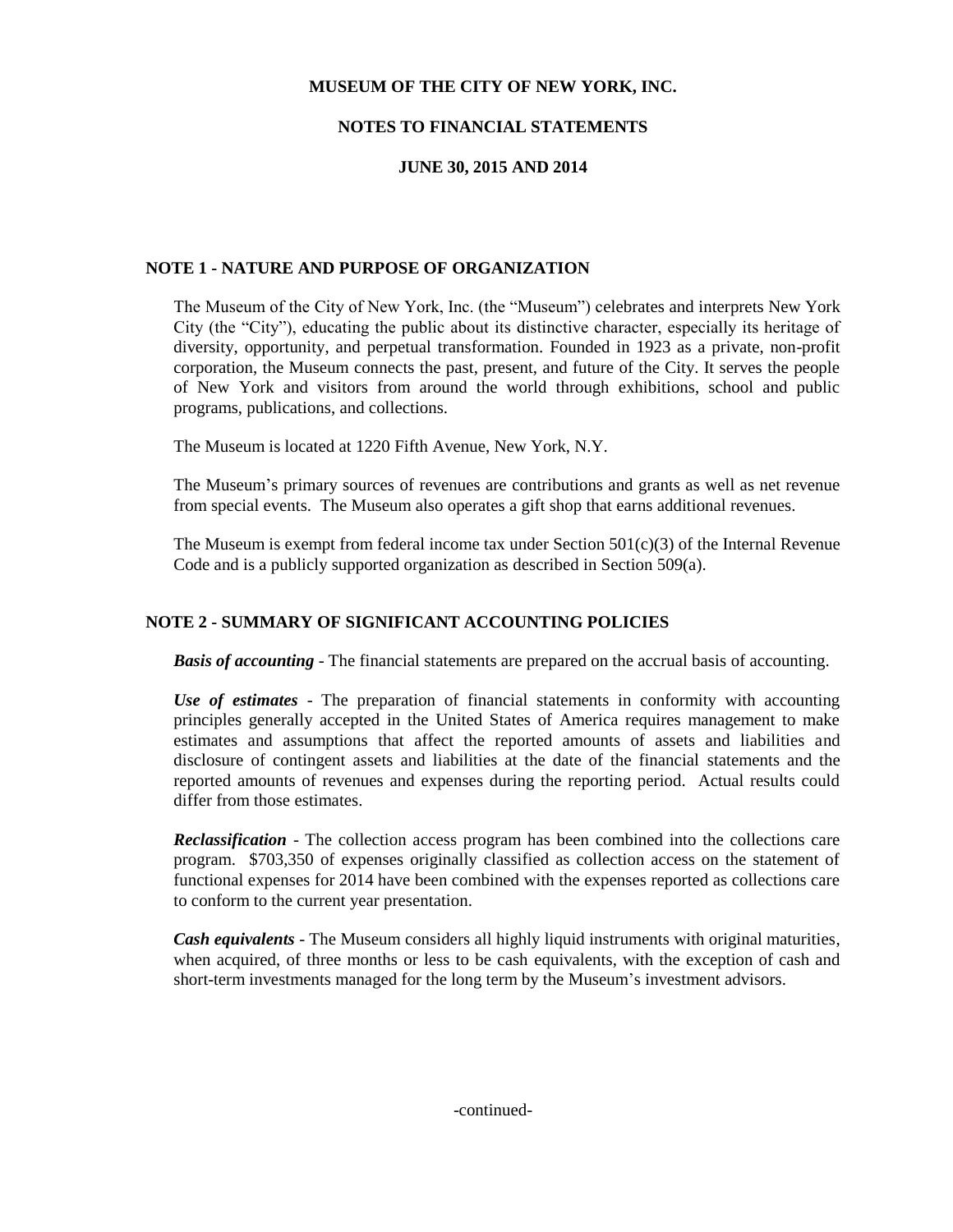#### **NOTES TO FINANCIAL STATEMENTS**

#### **JUNE 30, 2015 AND 2014**

#### **NOTE 2 - SUMMARY OF SIGNIFICANT ACCOUNTING POLICIES (continued)**

*Investments* - Investments are recorded at fair value. The Museum invests in various investment securities. Investment securities, in general, are exposed to various risks such as interest rate, credit, and overall market volatility. Due to the level of risk associated with certain investment securities, it is at least reasonably possible that changes in the values of investment securities will occur in the near term, based on the markets' fluctuations, and that such changes could materially affect the amounts reported in the financial statements.

#### *Fair Value Measurements*

*Fair Value Measurements* establishes a framework for measuring fair value. The framework provides a fair value hierarchy that prioritizes the inputs to valuation techniques used to measure fair value. The hierarchy gives the highest priority to unadjusted quoted prices in active markets for identical assets or liabilities (Level 1 measurements) and the lowest priority to unobservable inputs (Level 3 measurements). The three levels of the fair value hierarchy are described below. Level 1 inputs to the valuation methodology are unadjusted quoted prices for identical assets or liabilities in active markets that the Museum has the ability to access. Level 2 inputs to the valuation methodology include:

- Quoted prices for similar assets or liabilities in active markets;
- Quoted prices for identical or similar assets or liabilities in inactive markets;
- Inputs other than quoted prices that are observable for the asset or liability;
- Inputs that are derived principally from or corroborated by observable market data by correlation or other means.

If the asset or liability has a specified (contractual) term, the Level 2 input must be observable for substantially the full term of the asset or liability. Level 3 inputs to the valuation methodology are unobservable and significant to the fair value measurement. The asset or liability's fair value measurement level within the fair value hierarchy is based on the lowest level of any input that is significant to the fair value measurement. Valuation techniques used need to maximize the use of observable inputs and minimize the use of unobservable inputs.

The following is a description of the valuation methodologies used for assets measured at fair value. There have been no changes in the methodologies used at June 30, 2015 as compared to those used at June 30, 2014.

*Common stock and fixed income securities (other than foreign government obligations)* - Valued at the closing price reported on the active market on which the individual securities are traded.

-continued-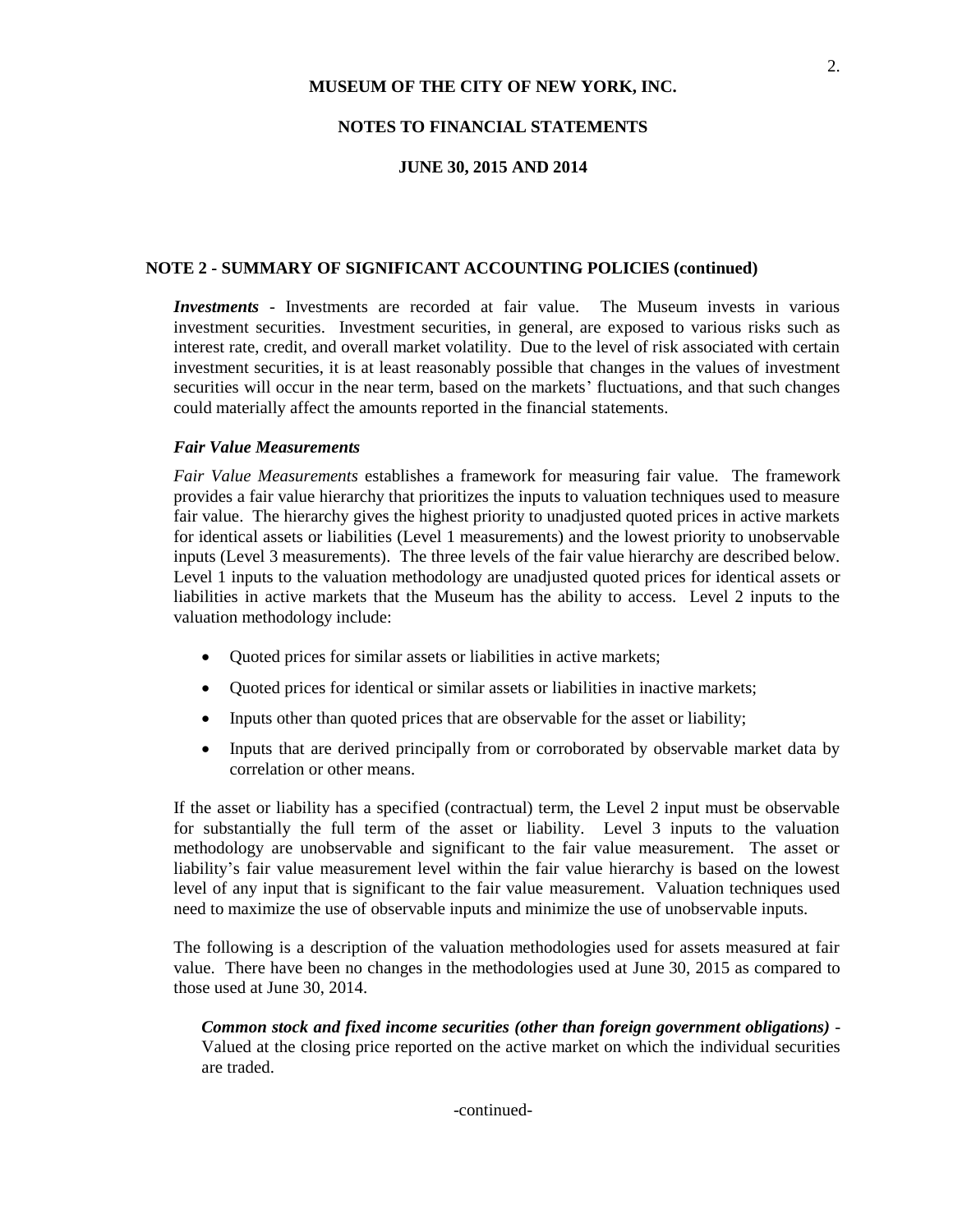#### **NOTES TO FINANCIAL STATEMENTS**

#### **JUNE 30, 2015 AND 2014**

#### **NOTE 2 - SUMMARY OF SIGNIFICANT ACCOUNTING POLICIES (continued)**

#### *Fair Value Measurements (continued)*

*Foreign government obligations* - Valued at the closing price reported on the active market on which the individual securities are traded or based upon yields currently available on comparable securities of issuers with similar credit ratings.

*Mutual funds* - Valued at the net asset value ("NAV") of shares held at year end.

*Alternative investments* - There are no observable inputs and certain of the underlying investments are not publicly traded and there is no secondary market for such funds. The fund of funds is valued at the NAV of shares held at year end by the managers of the underlying funds.

The methods described above may produce a fair value calculation that may not be indicative of net realizable value or reflective of future fair values. Furthermore, while the Museum believes its valuation methods are appropriate and consistent with other market participants, the use of different methodologies or assumptions to determine the fair value of certain financial instruments could result in a different fair value measurement at the reporting date.

See Note 3 for table which sets forth by level, within the fair value hierarchy, the assets at fair value as of June 30, 2015 and 2014.

*Contributions and grants receivable* - Unconditional promises to give that are expected to be collected within one year are recorded at net realizable value. Unconditional promises to give that are expected to be collected in future years are recorded at the present value of their estimated future cash flows. The discounts on those amounts are computed using risk-adjusted interest rates applicable to the years in which the promises are received. Amortization of the discounts is included in contribution revenue. Conditional promises to give are not included as support until the conditions are substantially met. Grants receivable are recorded based on contracts for services provided. Interest is not charged on outstanding receivables.

*Allowance for doubtful accounts* - Bad debt expense is charged if the receivable is determined to be uncollectible based on periodic review by management. Factors used to determine whether an allowance should be recorded include the age of the receivable and a review of payments subsequent to year end.

*Inventory* - Inventory consists of finished goods held for sale in connection with the Museum's gift shop operation. Inventory is valued at cost or net realizable value, whichever is lower. Cost is determined by the first-in, first-out ("FIFO") method.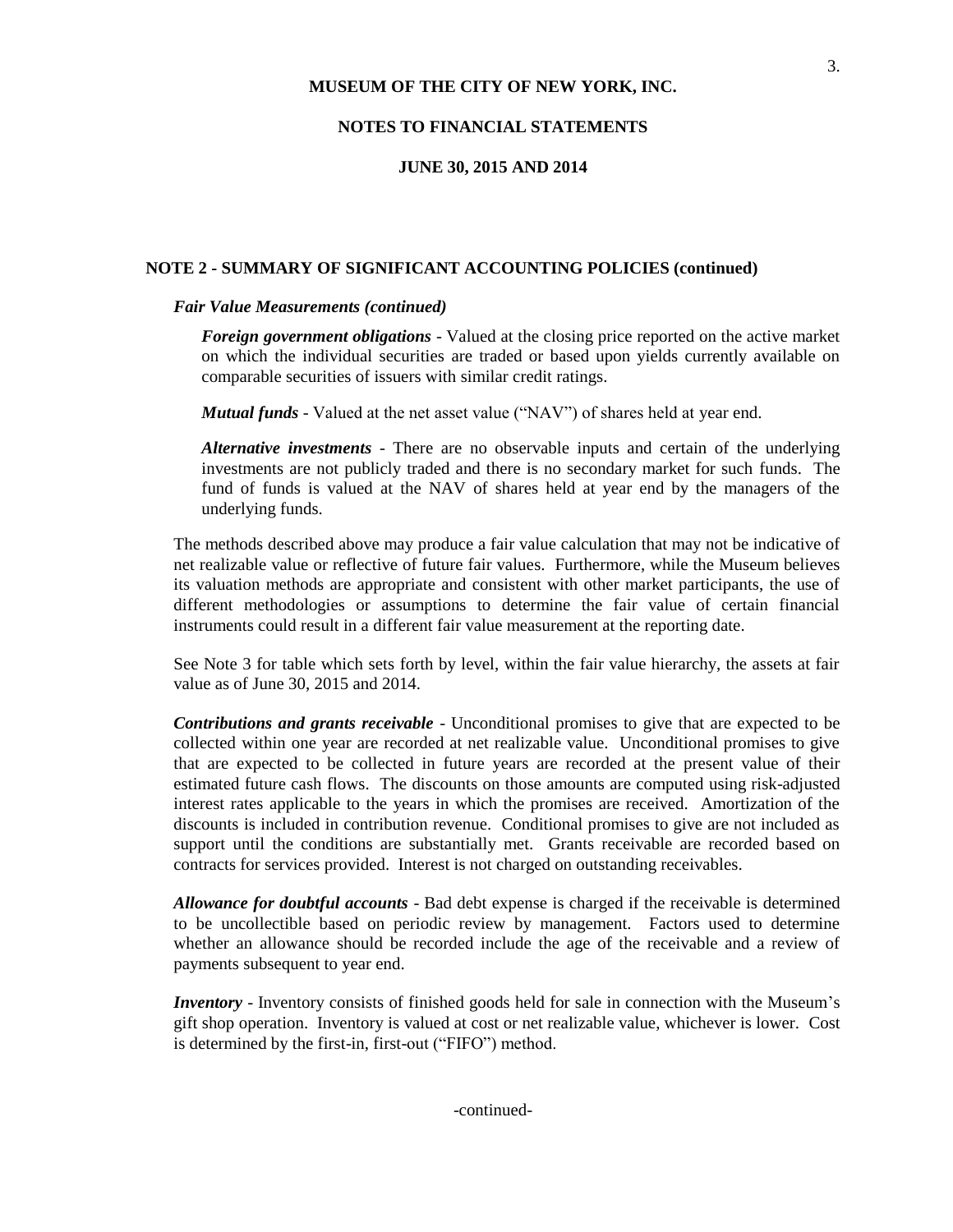#### **NOTES TO FINANCIAL STATEMENTS**

#### **JUNE 30, 2015 AND 2014**

#### **NOTE 2 - SUMMARY OF SIGNIFICANT ACCOUNTING POLICIES (continued)**

*Collections* - The Museum's collections, which were acquired through purchases and contributions since its inception, are not recognized as assets on the balance sheet. Purchases of collection items are recorded as decreases in unrestricted net assets in the year in which the items are acquired, or as temporarily or permanently restricted net assets if the assets used to purchase the items are restricted by donors. Contributed collection items are not reflected on the financial statements. Proceeds from deaccessions are reflected as increases in the appropriate net asset classes. Detailed inventory records, however, are maintained for collections. The value of the collection is not readily determinable and the Museum is not fully insured for the cost of its replacement.

*Building and equipment* - The building occupied by the Museum was constructed with private funds on land owned by the City. Title to the building and land is held by the City; however, under an agreement with the City dated January 26, 1928, the Museum has the exclusive right to the use of the facility for the duration of its occupancy.

Building improvements and equipment with a cost of \$1,000 or more with a useful life of greater than one year are capitalized and stated at cost. Depreciation of assets is computed using the straight-line method over the estimated useful lives of the assets. Amortization of leasehold improvements is computed using the straight-line method over the lesser of the term of the lease or the estimated useful lives of the improvements. Computer equipment is depreciated over three to five years. Furniture and equipment are depreciated over two to ten years. Building improvements are depreciated over fifty years. Leasehold improvements are amortized over 10 years.

*Operating leases* - Operating leases are straight-lined over the term of the lease. Deferred rent is recorded where there are material differences between the fixed payment and rent expense.

*Membership and rental fees* - Membership dues and rental fees are recorded when earned.

*Contributions and grants* - Unconditional contributions and grants, including promises to give cash and other assets, are reported at fair value at the date the contribution or grant is received. The gifts are reported as either temporarily or permanently restricted support if they are received with donor stipulations that limited the use of the donated assets. When a donor restriction expires, that is, when a stipulated time restriction ends or purpose restriction is accomplished, temporarily restricted net assets are reclassified to unrestricted net assets and reported in the statement of activities as net assets released from restrictions.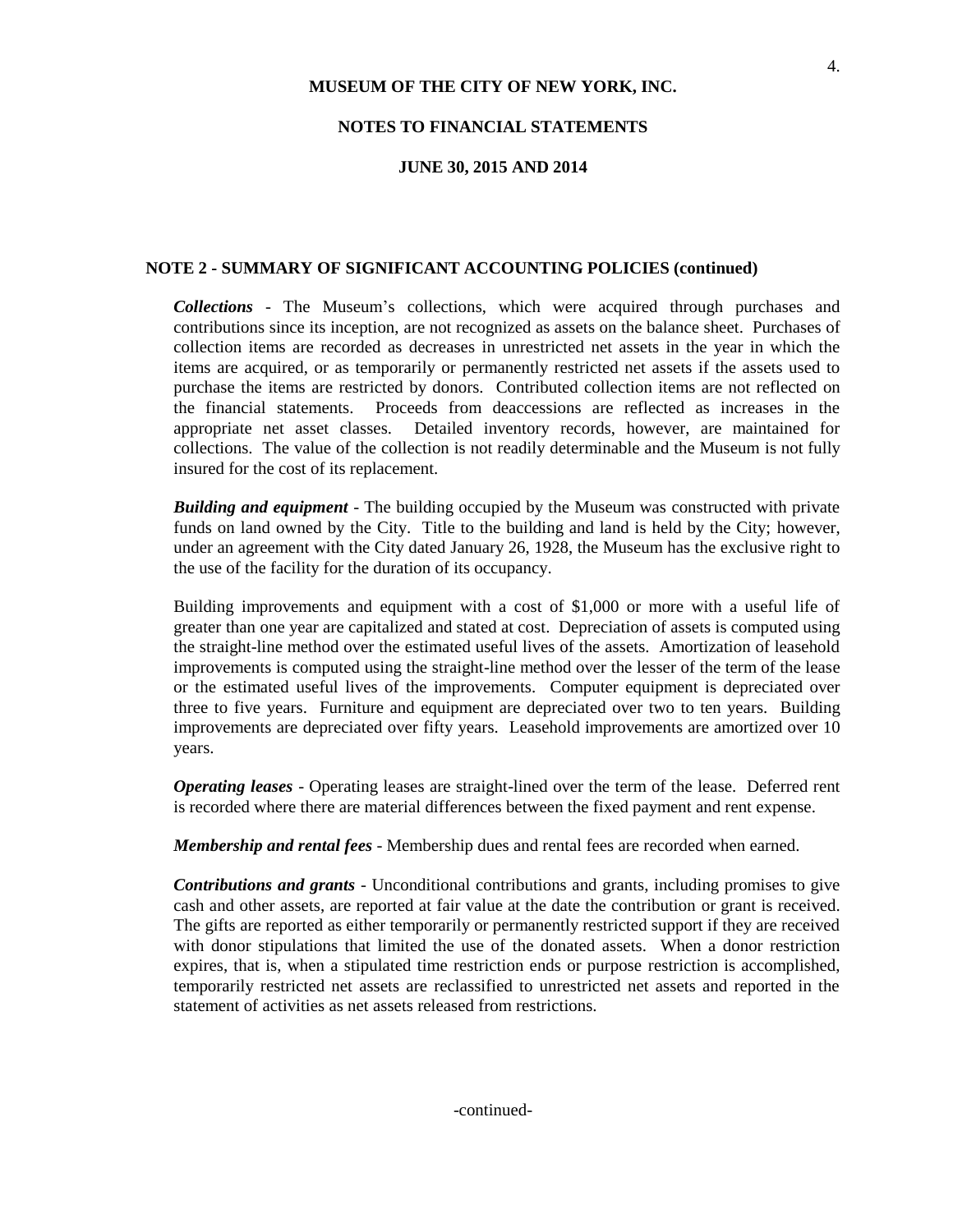#### **NOTES TO FINANCIAL STATEMENTS**

#### **JUNE 30, 2015 AND 2014**

#### **NOTE 2 - SUMMARY OF SIGNIFICANT ACCOUNTING POLICIES (continued)**

*Contributions and grants (continued)* - Revenues from government contracts are recognized when reimbursable expenses are incurred under the terms of the contract. Such revenues are subject to audit by the agencies. No provision for any disallowances is reflected in the financial statements, since management does not anticipate any material adjustments.

*Admissions* - Fees received in connection with the tours of exhibitions organized by the Museum are recognized as revenues when the exhibition is shown. Fees received in advance are, accordingly, deferred as a liability on the balance sheet.

*Contributed services* - Contributed services are recognized as revenue if the services create or enhance nonfinancial assets or require specialized skills, are provided by individuals possessing those skills, and typically need to be purchased if not provided by donation. The value of contributed services (principally goods and services) meeting the requirements for recognition in the accompanying financial statements amounted to approximately \$258,605 in 2015 and \$195,570 in 2014. The value of the services is based on information obtained from the providers, and are included in other grants and contributions.

*Advertising* - Advertising costs are expensed as they are incurred.

*Grants* - Grants are recorded when awarded.

*Functional allocation of expenses* - The costs of providing the Museum's programs and other activities have been summarized on a functional basis. Accordingly, certain costs have been allocated among the programs and supporting services benefited.

*Measure of operations* - The Museum includes in its measure of operations all revenues and expenses that are an integral part of its program and supporting activities.

*Uncertainty in income taxes* - The Museum has determined that there are no material uncertain tax positions that require recognition or disclosure in the financial statements. Periods ending June 30, 2012 and subsequent remain subject to examination by applicable taxing authorities.

*Subsequent events* - Subsequent events have been evaluated through February 18, 2016, which is the date the financial statements were available to be issued.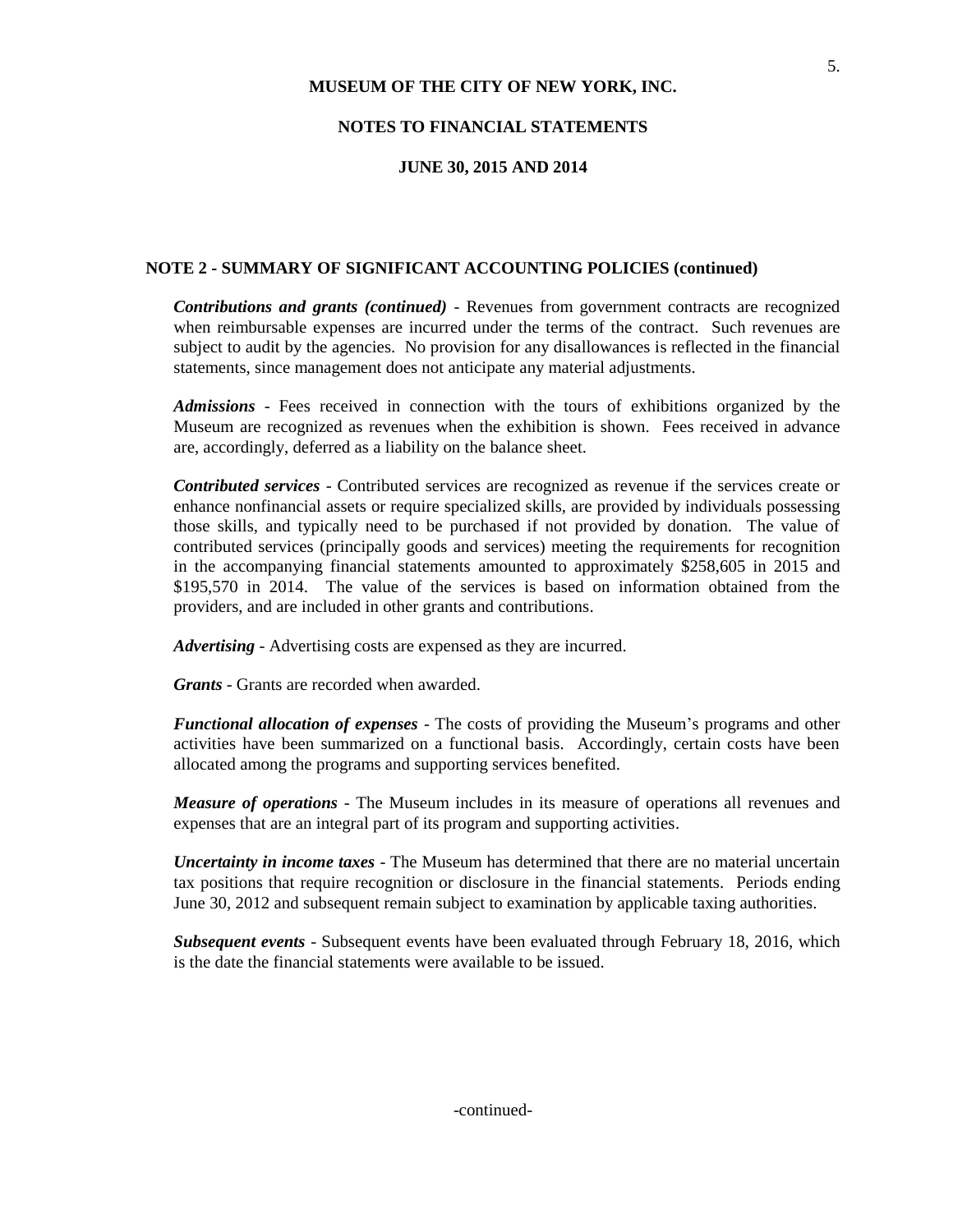### **NOTES TO FINANCIAL STATEMENTS**

#### **JUNE 30, 2015 AND 2014**

#### **NOTE 3 - INVESTMENTS**

The following table sets forth by level, within the fair value hierarchy, the assets at fair value:

|                           | June 30, 2015 |              |              |                 |  |  |  |
|---------------------------|---------------|--------------|--------------|-----------------|--|--|--|
|                           | Level 1       | Level 2      | Level 3      | <b>Total</b>    |  |  |  |
| Investments at fair value |               |              |              |                 |  |  |  |
| Common stock - domestic   | \$6,810,141   | \$           | \$           | 6,810,141<br>S. |  |  |  |
| Common stock - foreign    | 2,368,419     |              |              | 2,368,419       |  |  |  |
| Fixed income securities   |               |              |              |                 |  |  |  |
| <b>U.S. Government</b>    |               |              |              |                 |  |  |  |
| obligations               | 200,362       |              |              | 200,362         |  |  |  |
| Corporate obligations     | 1,325,990     |              |              | 1,325,990       |  |  |  |
| Foreign government        |               |              |              |                 |  |  |  |
| obligations               |               | 39,900       |              | 39,900          |  |  |  |
| Mutual funds              |               |              |              |                 |  |  |  |
| Money market              | 3,018,028     |              |              | 3,018,028       |  |  |  |
| Fixed income              | 479,161       |              |              | 479,161         |  |  |  |
| Equities                  | 181,383       |              |              | 181,383         |  |  |  |
| Alternative investments   |               |              | 5,748,311    | 5,748,311       |  |  |  |
| Total investments at      |               |              |              |                 |  |  |  |
| fair value                | \$14,383,484  | \$<br>39,900 | \$ 5,748,311 | 20,171,695      |  |  |  |
| Cash and cash equivalents |               |              |              | $3,101,610*$    |  |  |  |
|                           |               |              |              | \$23,273,305    |  |  |  |

\* As of June 30, 2015, the Museum had committed to transferring \$3,000,000 to Alternative investments, \$1,000,000 to Corre Partners Management, LLC and \$2,000,000 to Valinor Capital Partners Offshore, LTD. The funds were subsequently transferred on July 1, 2015.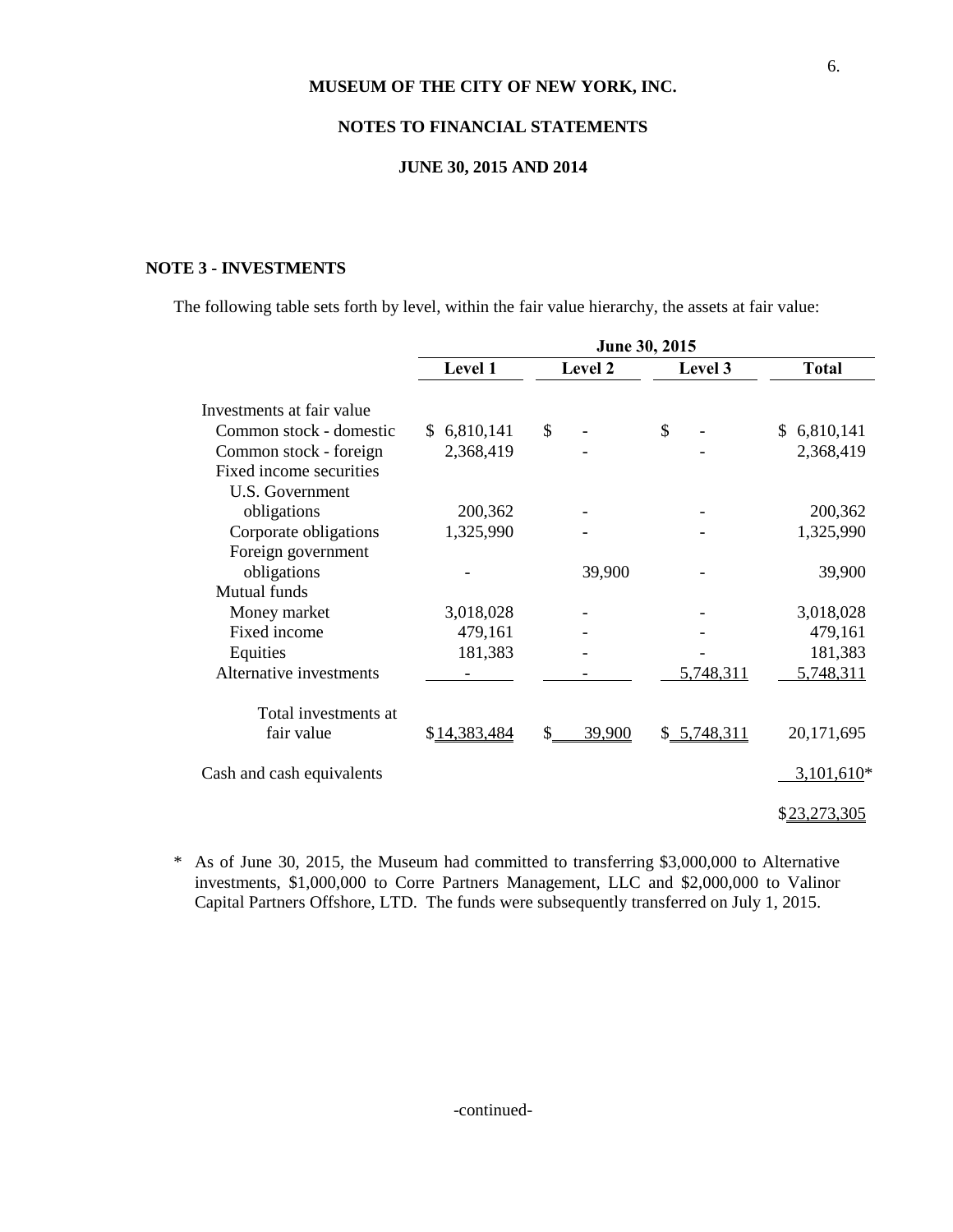### **NOTES TO FINANCIAL STATEMENTS**

#### **JUNE 30, 2015 AND 2014**

#### **NOTE 3 - INVESTMENTS (continued)**

|                           | June 30, 2014 |               |             |              |  |  |  |
|---------------------------|---------------|---------------|-------------|--------------|--|--|--|
|                           | Level 1       | Level 2       | Level 3     | <b>Total</b> |  |  |  |
| Investments at fair value |               |               |             |              |  |  |  |
| Common stock - domestic   | \$7,462,224   | \$            | \$          | \$7,462,224  |  |  |  |
| Common stock - foreign    | 2,871,594     |               |             | 2,871,594    |  |  |  |
| Fixed income              |               |               |             |              |  |  |  |
| <b>U.S. Government</b>    |               |               |             |              |  |  |  |
| obligations               | 788,486       |               |             | 788,486      |  |  |  |
| Corporate obligations     | 1,217,299     |               |             | 1,217,299    |  |  |  |
| Foreign government        |               |               |             |              |  |  |  |
| obligations               |               | 39,900        |             | 39,900       |  |  |  |
| Mutual funds              |               |               |             |              |  |  |  |
| Money market              | 2,796,815     |               |             | 2,796,815    |  |  |  |
| Fixed income              | 736,467       |               |             | 736,467      |  |  |  |
| Equities                  | 204,746       |               |             | 204,746      |  |  |  |
| Alternative investments   |               |               | 7,085,506   | 7,085,506    |  |  |  |
| Total investments at      |               |               |             |              |  |  |  |
| fair value                | \$16,077,631  | \$.<br>39,900 | \$7,085,506 | 23,203,037   |  |  |  |
| Cash and cash equivalents |               |               |             | 34,564       |  |  |  |
|                           |               |               |             |              |  |  |  |

\$23,237,601

Financial assets and liabilities are classified in their entirety based on the lowest level of input that is significant to the fair value measurements. The organization's assessment of the significance of a particular input to the fair value measurements requires judgment, and may affect the valuation of the assets and liabilities being measured and their placement within the fair value hierarchy. The following table presents the Museum's Level 3 asset balances measured at fair value on a recurring basis as of June 30, 2015 and 2014.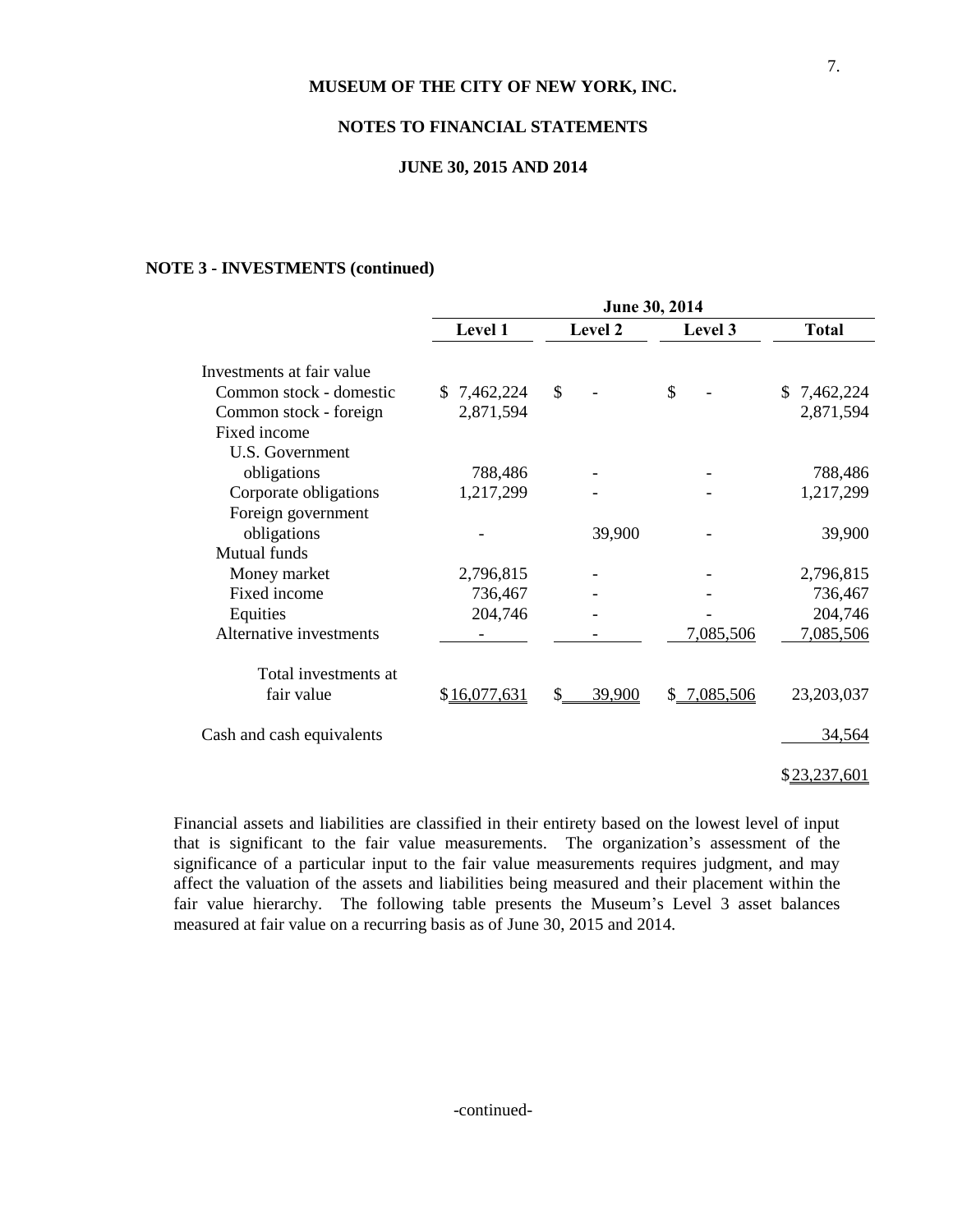#### **NOTES TO FINANCIAL STATEMENTS**

#### **JUNE 30, 2015 AND 2014**

#### **NOTE 3 - INVESTMENTS (continued)**

|                            | <b>Fair Value</b><br>2015 | <b>Fair Value</b><br>2014 | Redemption<br>Frequency | Redemption<br><b>Notice Period</b> |
|----------------------------|---------------------------|---------------------------|-------------------------|------------------------------------|
| King Street Capital,       |                           |                           |                         |                                    |
| LTD(a)                     | \$2,820,632               | \$2,881,957               | Quarterly               | 65 days                            |
| <b>Taconic Opportunity</b> |                           |                           |                         |                                    |
| Offshore Fund (b)          | 1,267,102                 | 1,295,915                 | Quarterly               | 60 days                            |
| <b>Mason Capital LTD</b>   |                           |                           |                         |                                    |
| (c)                        | 422,207                   | 1,711,634                 | Quarterly               | 45 days                            |
| Riva Ridge Overseas        |                           |                           |                         |                                    |
| Fund $(d)$                 | 1,238,370                 | 1,196,000                 | Quarterly               | 90 days                            |
| <b>Corre Partners</b>      |                           |                           |                         |                                    |
| Management, LLC            |                           |                           |                         |                                    |
| (e)                        |                           |                           | Quarterly               | 90 days                            |
| Valinor Capital            |                           |                           |                         |                                    |
| Partners Offshore,         |                           |                           |                         |                                    |
| LTD(f)                     |                           |                           | Quarterly               | 60 days                            |
|                            | \$5,748,311               | 7,085,506<br>\$           |                         |                                    |

- (a) King Street Capital, LTD: Investments include public equity and fixed-income markets globally with a focus in distressed companies, equity, bonds, foreign exchange, warrants and options. The fair value is estimated with the net asset value per share of the investment.
- (b) Taconic Opportunity Offshore Fund: Multi-strategy fund with positions in arbitrage, credit, special situations and reorganizations. Additionally, portfolio hedging focuses on protecting the portfolio in a severe market dislocation. The fair value is estimated with the net asset value per share of the investment.
- (c) Mason Capital LTD: Principal objective is to achieve attractive capital appreciation over time relatively independent of the returns generated by the overall equity and debt markets by employing certain event-driven investment strategies such as merger, arbitrage, distressed securities and special situations. The fair value is estimated with the net asset value per share of the investment. Redemptions are limited to once a year, beginning the date of the last redemption. As of June 30, 2015, the Museum committed to closing this holding.

-continued-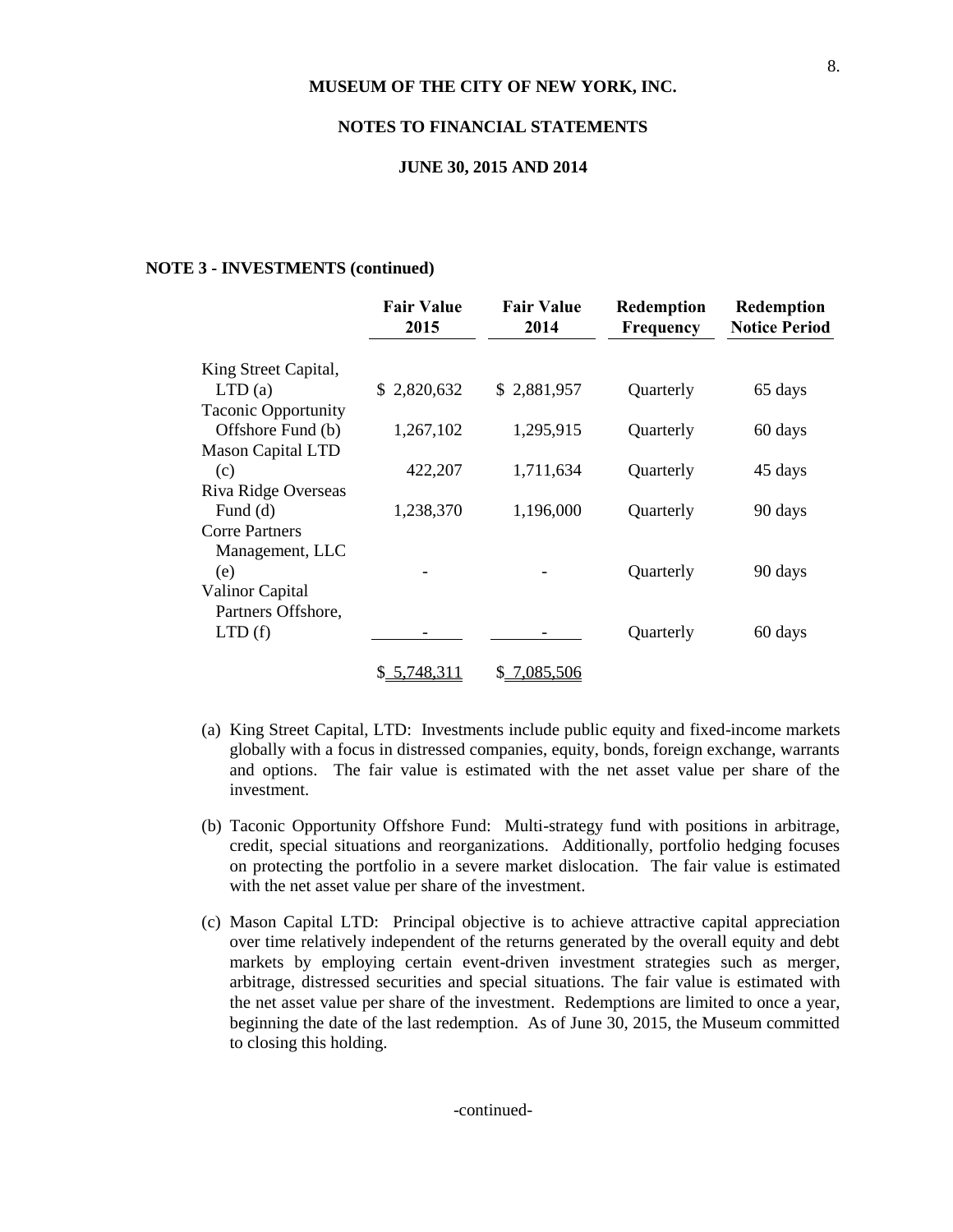#### **NOTES TO FINANCIAL STATEMENTS**

#### **JUNE 30, 2015 AND 2014**

#### **NOTE 3 - INVESTMENTS (continued)**

- (d) Riva Ridge Overseas Fund: Small event-driven/distressed hedge fund with long/short positions. Short portfolio predominantly composed of larger single-name, high dollar priced, high yield bonds. The fair value is estimated with the net asset value per share of the investment.
- (e) Corre Partners Management, LLC: Deep value, event driven funds that aim to achieve equity-like returns while taking less risk by investing across the capital structure. The fair value is estimated with the net asset value per share of the investment. Investors may also be charged a redemption fee of 5% of the amount redeemed if the redemption is not made at least one year from the date of purchase.
- (f) Valinor Capital Partners Offshore, LTD (Valinor): Valinor's investment objective, is to generate long-term, superior, risk-adjusted returns by investing primarily in publicly traded equity securities. Valinor will seek to achieve the investment objective by employing a strict fundamentals-based investment strategy. Valinor will generally invest in companies that it believes are trading at a discount to their intrinsic value and will cause the fund to short companies that the fund believes are trading at a premium to the intrinsic values. The fair value is estimated with the net asset value per share of the investment. Shares may be redeemed, in whole or in part, on the first quarter end occurring on or after the first anniversary of each investment and each one year anniversary thereafter.

#### *Level 3 Gains and Losses*

The table below sets forth a summary of changes in the fair value of the Level 3 assets:

|                                                                                     | 2015                          | 2014      |
|-------------------------------------------------------------------------------------|-------------------------------|-----------|
| Balance, beginning of year<br>Sales                                                 | 7,085,506<br>S<br>(1,000,000) | 6,444,211 |
| Unrealized gains (loss) relating to instruments<br>still held at the reporting date | (337, 195)                    | 641.295   |
| Balance, end of year                                                                | \$ 5.748.311                  | 7.085.506 |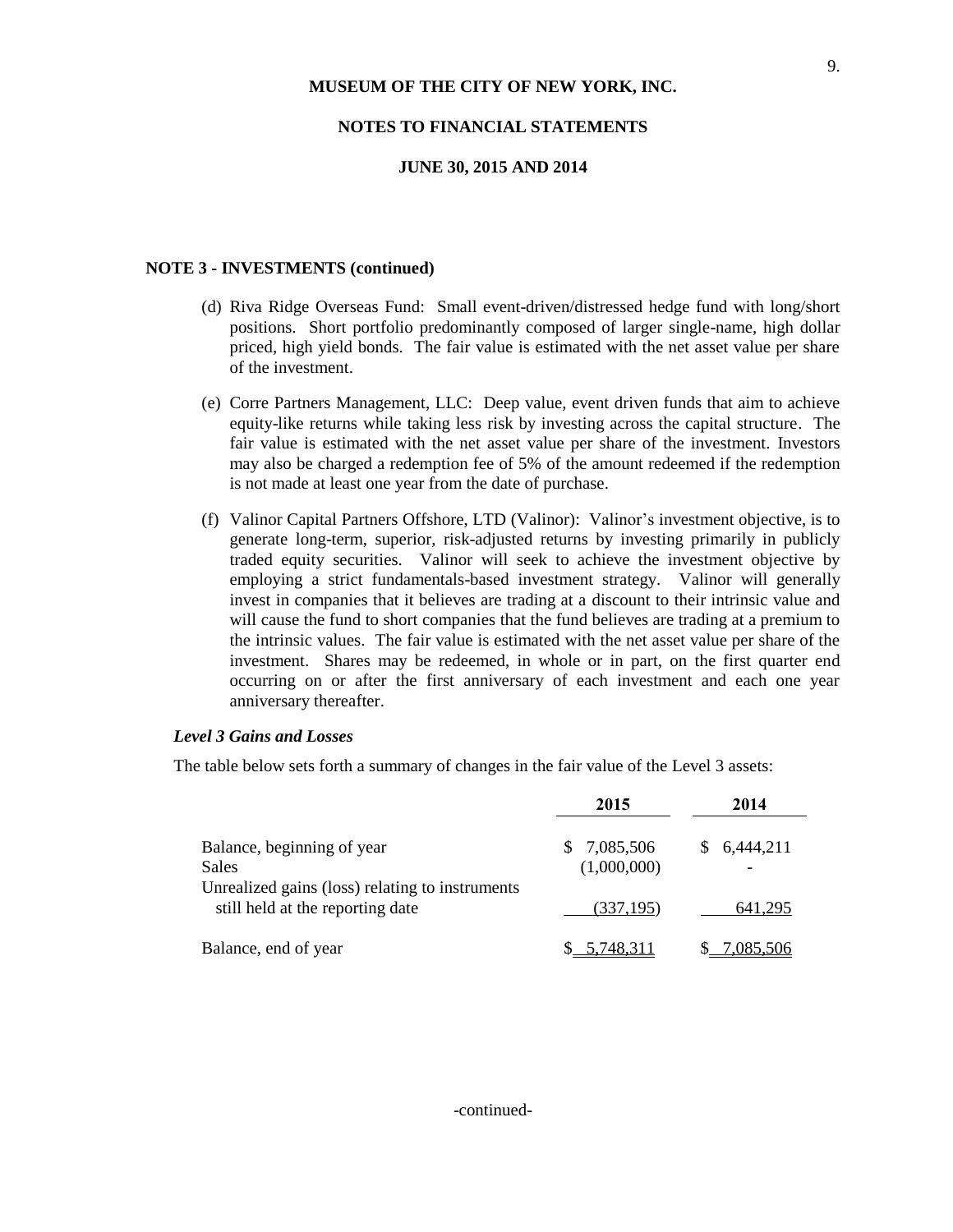# **NOTES TO FINANCIAL STATEMENTS**

#### **JUNE 30, 2015 AND 2014**

# **NOTE 3 - INVESTMENTS (continued)**

Investment income:

|                                                                                     | 2015                               | 2014                               |
|-------------------------------------------------------------------------------------|------------------------------------|------------------------------------|
| Dividends and interest<br>Realized and unrealized gains (losses)<br>Investment fees | 222,555<br>(120, 726)<br>(123.079) | 289,389<br>2,759,831<br>(122, 053) |
|                                                                                     |                                    |                                    |

# **NOTE 4 - BUILDING AND EQUIPMENT**

|                          | 2015         | 2014         |
|--------------------------|--------------|--------------|
| Building improvements    | \$21,920,275 | \$21,813,991 |
| Furniture and equipment  | 3,305,095    | 3,290,230    |
| Computer equipment       | 571,226      | 547,409      |
| Leasehold improvements   | 64,506       | 64,506       |
| Construction in progress | 5,069,242    | 3,179,378    |
|                          | 30,930,344   | 28,895,514   |
| Accumulated depreciation | (7,840,043)  | (7,006,411)  |
| Accumulated amortization | (39, 345)    | (32, 894)    |
| <b>Net</b>               | \$23,050,956 | \$21,856,209 |

In 2014, the Museum elected not to purchase the capital lease equipment when the capital lease expired and wrote off \$81,076 of fully amortized capital lease equipment.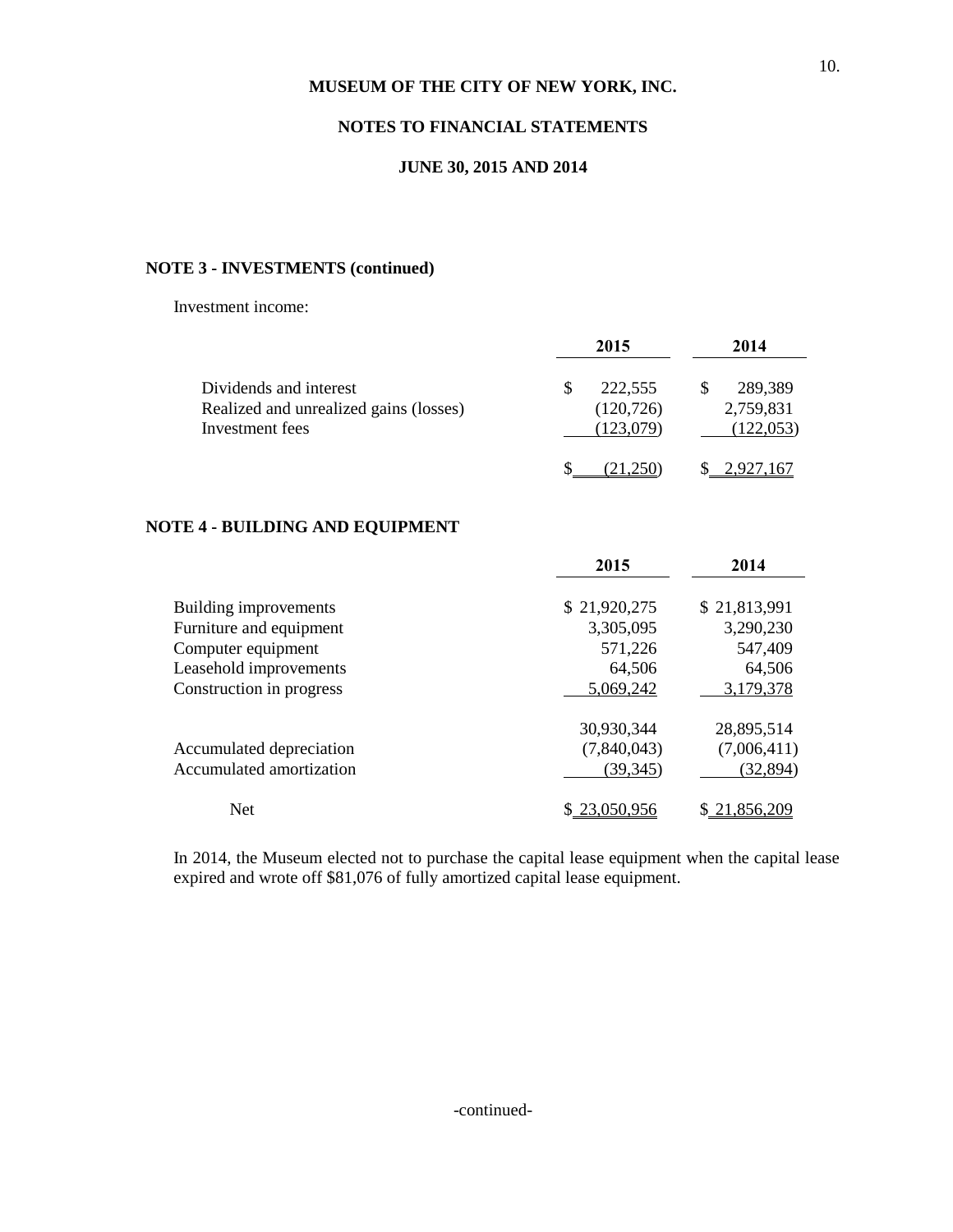#### **NOTES TO FINANCIAL STATEMENTS**

#### **JUNE 30, 2015 AND 2014**

#### **NOTE 5 - CONTRIBUTIONS AND GRANTS RECEIVABLE**

Contributions and grants receivable have been recorded at present value. Those receivables that are due in more than one year have been discounted to their present value using discount rates of 3-6%. Contributions receivable consist of the following:

| 2016                                      | \$<br>2,209,690       |
|-------------------------------------------|-----------------------|
| 2017                                      | 668,519               |
| 2018                                      | 443,333               |
| 2019                                      | 265,000               |
| Less present value discount               | 3,586,542<br>(82,241) |
| Less allowance for uncollectible accounts | 3,504,301<br>(93,500) |
| <b>Net</b>                                |                       |

The allowance for uncollectible accounts was \$93,500 in both 2015 and 2014.

#### **NOTE 6 - PENSION PLAN**

All full-time employees of the Museum who have had one year of service and are over 21 years old are eligible for membership in the Cultural Institutions Retirement System's (CIRS) Pension Plan, a defined benefit plan. The expense for the years ended June 30, 2015 and 2014 were \$444,645 and \$433,154, respectively, and are included in salaries and related expenses.

The following information relates to the Museum's pension plan:

|                                              | EIN/                                 | <b>Pension</b><br><b>Protection Act</b> |       | <b>FIP/RP</b><br><b>Status</b> |                      |           |                             | <b>Expiration</b><br>Date of   |
|----------------------------------------------|--------------------------------------|-----------------------------------------|-------|--------------------------------|----------------------|-----------|-----------------------------|--------------------------------|
|                                              | <b>Zone Status</b><br><b>Pension</b> |                                         |       |                                | <b>Contributions</b> |           |                             | <b>Collective</b>              |
| <b>Pension</b><br>Fund                       | Plan<br><b>Number</b>                | 2015                                    | 2014  | Pending/<br>Implemented        | 2015                 | 2014      | Surcharge<br><b>Imposed</b> | <b>Bargaining</b><br>Agreement |
| The Cultural<br>Institutions<br>Pension Plan | EIN 11-<br>2001170/<br>001           | Green*                                  | Green | N/A                            | \$444,645            | \$433,154 | No                          | June $30$ .<br>2015**          |

\* As of the date the financial statements were issued, Form 5500 was not available for the Plan's year end of June 30, 2015.

\*\* As of the date of this report, negotiations with the union are in progress.

-continued-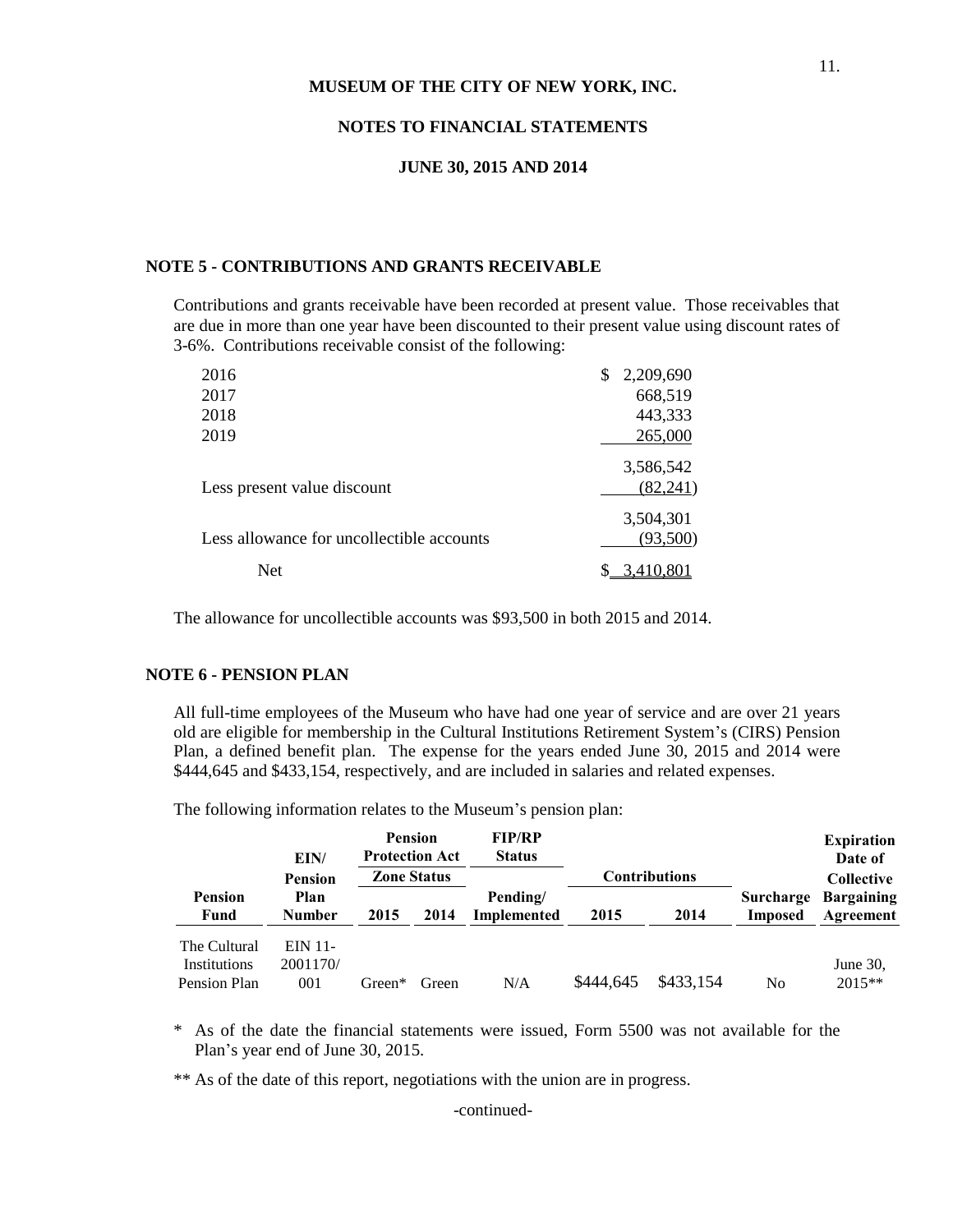#### **NOTES TO FINANCIAL STATEMENTS**

#### **JUNE 30, 2015 AND 2014**

#### **NOTE 7 - OPERATING LEASE**

The Museum leases warehouse space to house part of its permanent collection. Rental expense (including surcharges for utilities and maintenance) related to the warehouse lease was \$233,566 and \$271,445 in fiscal years 2015 and 2014, respectively.

This operating lease was set to expire in 2018. The Museum negotiated to relocate and on September 15, 2014, the Museum signed a new 14-year lease which will expire September 30, 2028.

Future minimum payments under the new lease are as follows:

| 2016                                | \$<br>256,563 |
|-------------------------------------|---------------|
| 2017                                | 265,542       |
| 2018                                | 274,836       |
| 2019                                | 284,455       |
| 2020                                | 294,411       |
| Thereafter                          | 2,855,939     |
| Total future minimum lease payments | 4,231,746     |

The Museum also leases office equipment from different vendors with maturity dates through July 31, 2019. Rent expense related to leased equipment was \$26,781 in 2015 and \$22,800 in 2014.

Future minimum payments under these leases are as follows:

| 2016 |                                     | S | 28,641  |
|------|-------------------------------------|---|---------|
| 2017 |                                     |   | 28,641  |
| 2018 |                                     |   | 23,900  |
| 2019 |                                     |   | 22,320  |
| 2020 |                                     |   | 1,860   |
|      |                                     |   |         |
|      | Total future minimum lease payments |   | 105,362 |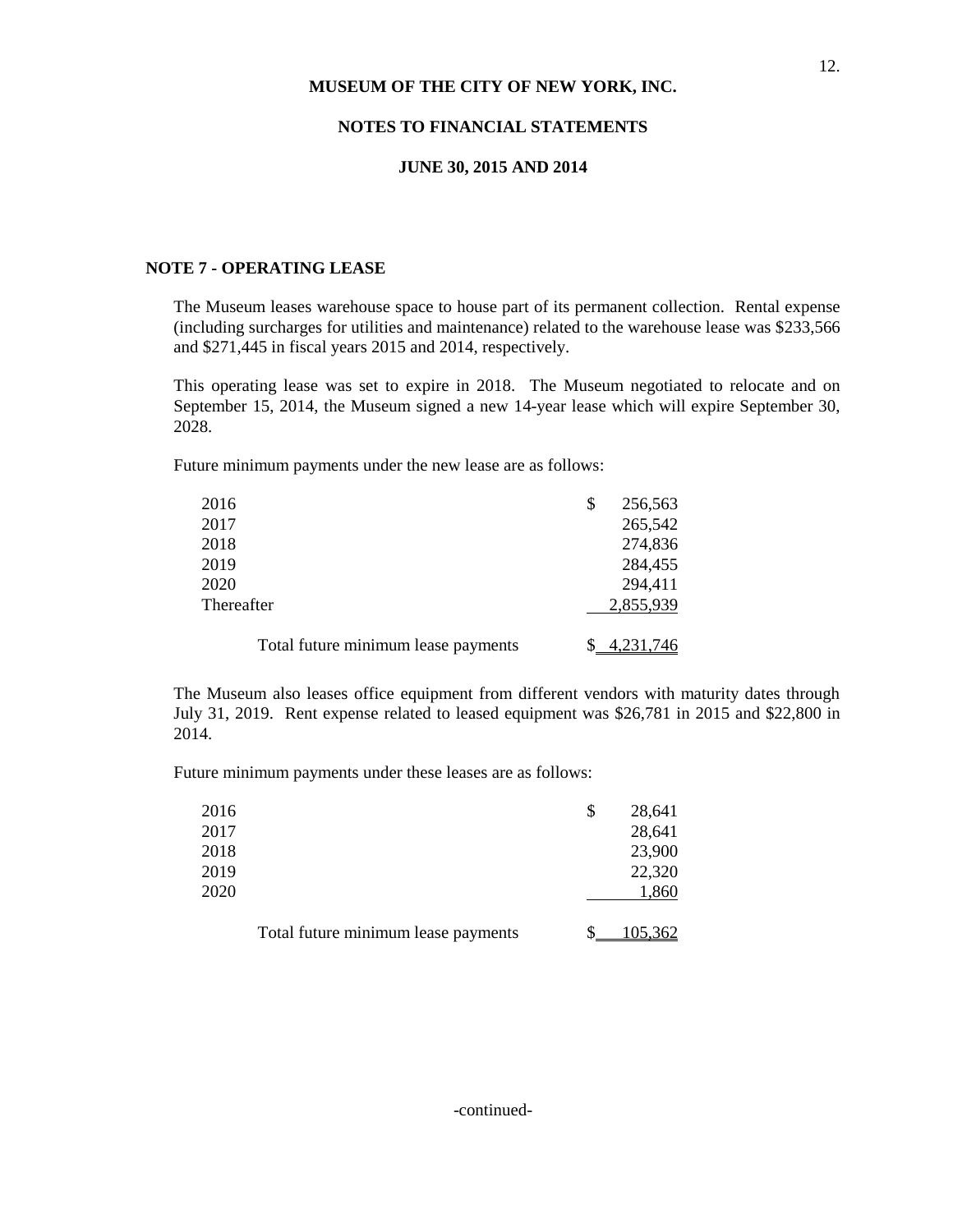#### **NOTES TO FINANCIAL STATEMENTS**

#### **JUNE 30, 2015 AND 2014**

#### **NOTE 8 - RESTRICTED NET ASSETS**

Temporarily restricted net assets are available for the following at June 30:

|                                                               | 2015                      | 2014                      |
|---------------------------------------------------------------|---------------------------|---------------------------|
| Capital improvements<br>Collections, exhibitions and programs | \$2,062,325<br>14,859,715 | \$3,372,079<br>12,119,908 |
|                                                               | \$16,922,040              | \$15,491,987              |

Temporarily restricted net assets of \$7,995,924 and \$5,071,868 in 2015 and 2014, respectively, were released from restrictions by incurring expenses satisfying the restricted purposes or by occurrence of other events specified by donors for the following:

|                                                              | 2015                     | 2014                     |
|--------------------------------------------------------------|--------------------------|--------------------------|
| Capital improvement<br>Collections, exhibitions and programs | \$2,273,299<br>5,722,625 | \$2,153,456<br>2.918.412 |
|                                                              | \$7995924                | \$ 5,071,868             |

Permanently restricted net assets consist of the following at June 30:

|                                            | 2015          | 2014          |
|--------------------------------------------|---------------|---------------|
| Louis Auchincloss Prize Endowment          | \$<br>619,099 | \$<br>644,754 |
| Frederick AO Schwarz Family Endowment      | 1,656,018     | 1,732,827     |
| <b>Hearst Foundation - Education</b>       | 211,709       | 226,202       |
| Laura and Ray Johnson Fund                 | 1,832,850     | 1,842,685     |
| Mary Flagler Cary Endowment                | 144,286       | 145,052       |
| Grace Mayer Conservation Fund              | 354,941       | 356,801       |
| Charles E. Merrill - Education             | 58,319        | 58,319        |
| Mary and Donald Oenslager Fund             | 289,050       | 290,602       |
| Gallery Programming - Puffin Foundation    | 1,046,399     | 1,046,399     |
| John and Barbara Robinson Fund - Education | 1,096,985     | 1,102,876     |
| Ronay Menschel Director/CEO of the Museum  |               |               |
| of the City of New York Endowment          | 2,900,152     | 3,046,399     |
| Evelyn Spitalny - Music in Museum Concerts | 28,905        | 29,060        |
|                                            | 10,238,713    | 10,521,976    |

-continued-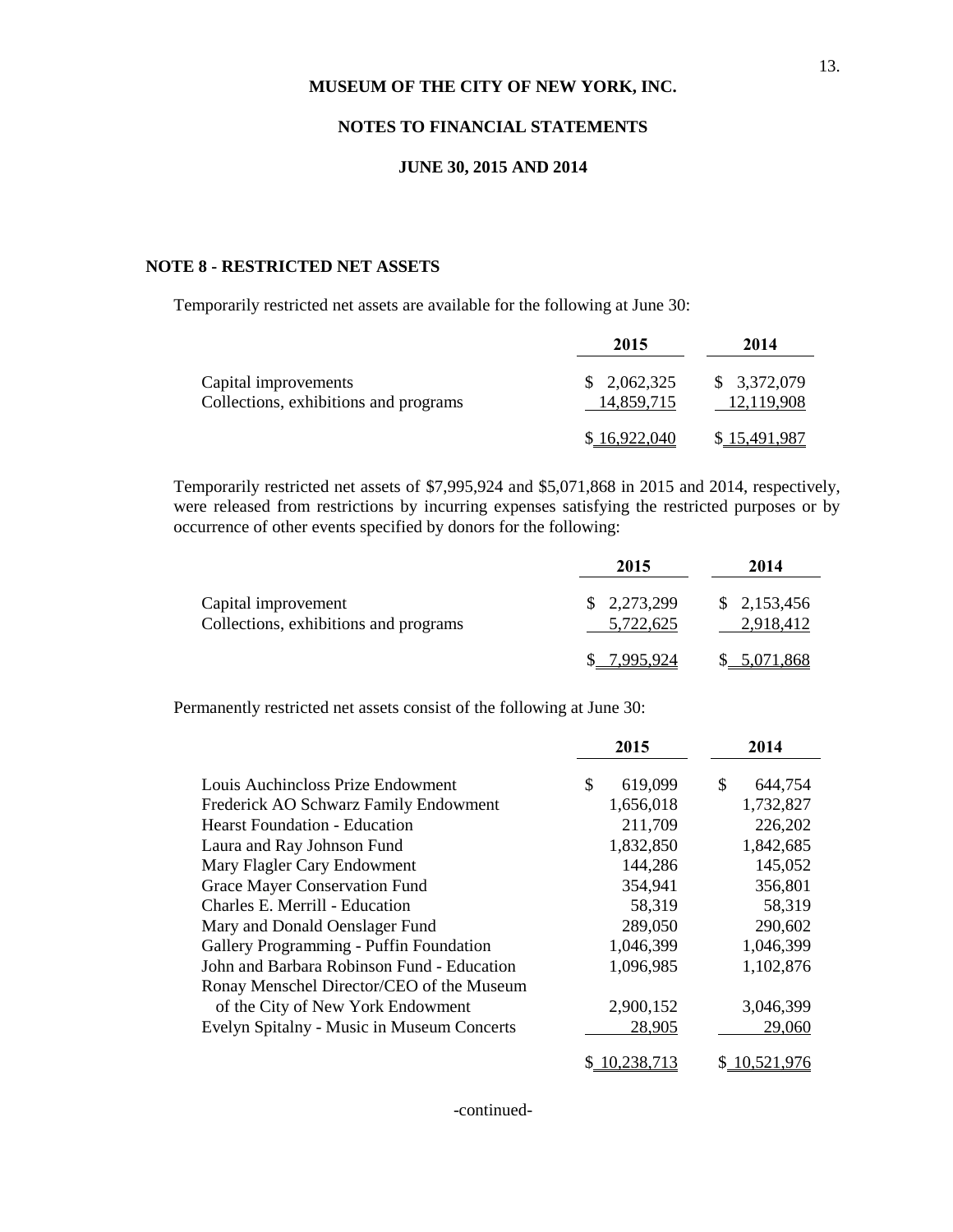#### **NOTES TO FINANCIAL STATEMENTS**

#### **JUNE 30, 2015 AND 2014**

#### **NOTE 8 - RESTRICTED NET ASSETS (continued)**

#### *Permanently Restricted Net Assets (Endowment Funds)*

#### *General*

The Museum has donor-restricted endowment funds established to help fund various projects at the Museum. As required by Generally Accepted Accounting Principles (GAAP), net assets associated with endowment funds are classified and reported based on the existence or absence of donor-imposed restrictions.

#### *Interpretation of Relevant Law*

The Board of Trustees of the Museum has adopted the New York Prudent Management of Institutional Funds Act (NYPMIFA). NYPMIFA moves away from the "historic dollar value" standard, and permits charities to apply a spending policy to endowments based on certain specified standards of prudence. The Museum is now governed by the NYPMIFA spending policy, which establishes a standard maximum prudent spending limit of 7% of the average of its previous five years' balance. As a result of this interpretation, the Museum classifies as permanently restricted net assets (a) the original value of gifts donated to the permanent endowment, (b) the original value of subsequent gifts to the permanent endowment, and (c) accumulations to the permanent endowment made in accordance with the direction of the applicable donor gift instrument at the time the accumulation is added to the fund. The remaining portion of the donor-restricted endowment fund that is not classified in permanently restricted net assets is classified as temporarily restricted net assets until those amounts are appropriated for expenditure by the Museum in a manner consistent with the standards of prudence prescribed by NYPMIFA.

#### *Return Objectives, Strategies Employed and Spending Policy*

The objective of the Museum is to maintain the principal endowment funds at the original amount designated by the donor and to generate investment income for the specified purpose. The investments are pooled and summarized in Note 3. Income is distributed on a total return basis to either unrestricted or temporarily restricted funds as designated by the donor. Certain donors have specified that investment income, net of investment fees, be added to the corpus of the endowment funds and have established criteria different from the spending rate formula.

#### *Funds with Deficiencies*

The Museum does not have any funds with deficiencies.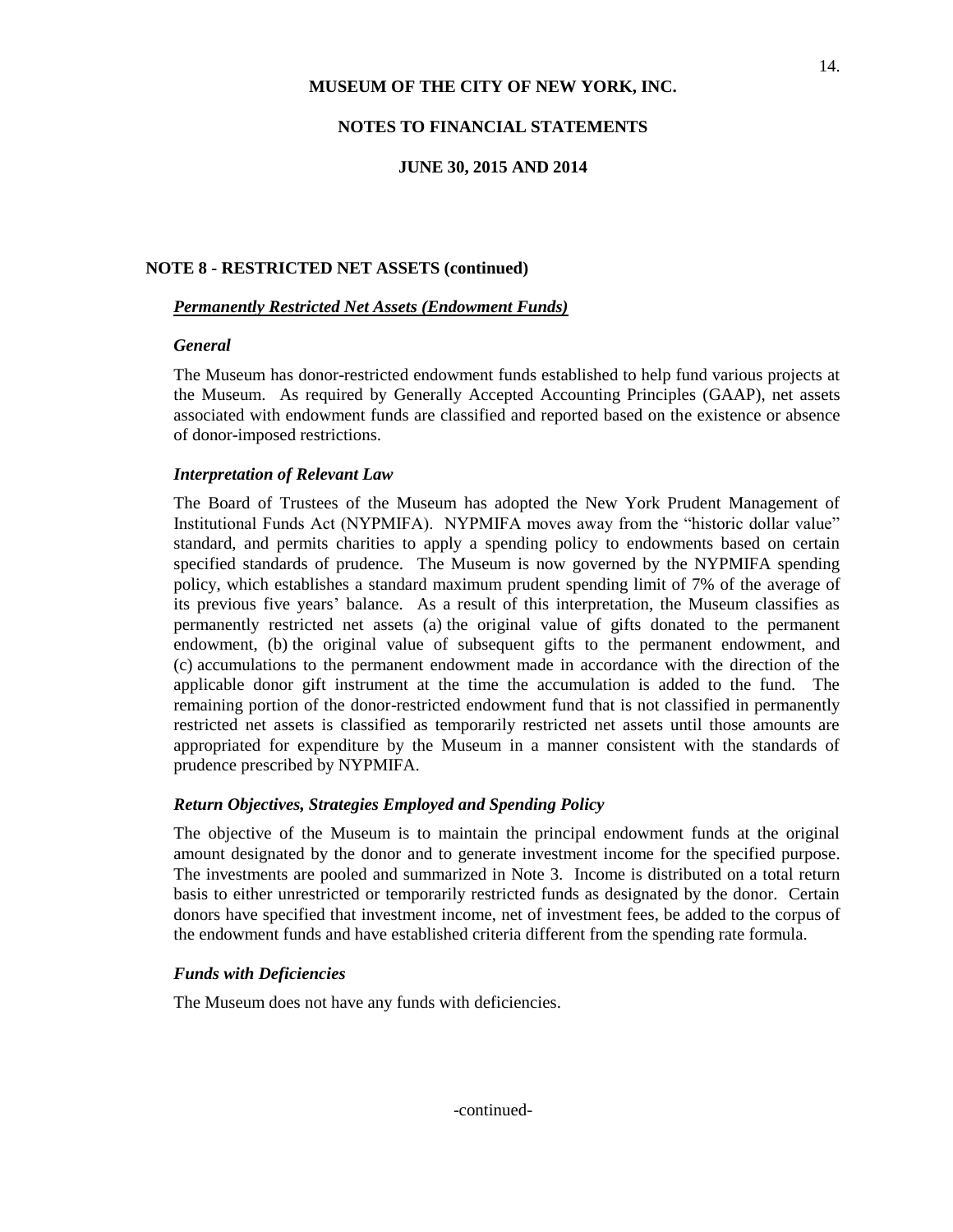#### **NOTES TO FINANCIAL STATEMENTS**

#### **JUNE 30, 2015 AND 2014**

#### **NOTE 8 - RESTRICTED NET ASSETS (continued)**

#### *Permanently Restricted Net Assets (Endowment Funds) (continued)*

*Endowment Net Asset Composition by Type of Fund*

|                                  | 2015         | 2014         |
|----------------------------------|--------------|--------------|
| Donor-restricted endowment funds | \$10.238.713 | \$10,521,976 |

#### *Changes in Endowment Net Assets for the Year Ended June 30, 2015*

|                                                       | <b>Temporarily</b><br><b>Restricted</b> | <b>Permanently</b><br><b>Restricted</b> | Total          |
|-------------------------------------------------------|-----------------------------------------|-----------------------------------------|----------------|
| Endowment net assets, beginning<br>of year            |                                         | \$10,521,976                            | \$10,521,976   |
| Investment return                                     |                                         |                                         |                |
| Dividends and interest                                | \$<br>40,019                            | 23,241                                  | 63,260         |
| Realized and unrealized losses                        | (37, 832)                               | (49, 011)                               | (86, 843)      |
| Total investment return                               | 2,187                                   | (25,770)                                | (23, 583)      |
| Appropriation of endowment assets<br>for expenditures |                                         | $(257, 493)^*$                          | $(257, 493)^*$ |
| Released from restriction                             | (2,187)                                 |                                         | (2,187)        |
| Endowment net assets, end of year                     |                                         | 10.238.713                              | 0.238.713      |

\* This amount is comprised of the following:

\$25,000 was released from the Louis Auchincloss Prize Endowment to general operations.

\$14,493 was released from the Hearst Foundation - Education endowment to general operations.

\$143,000 was released from the Ronay Menschel Director/CEO of the Museum of the City of New York endowment to general operations.

\$75,000 was released from the Frederick AO Schwartz Family Endowment to general operations.

-continued-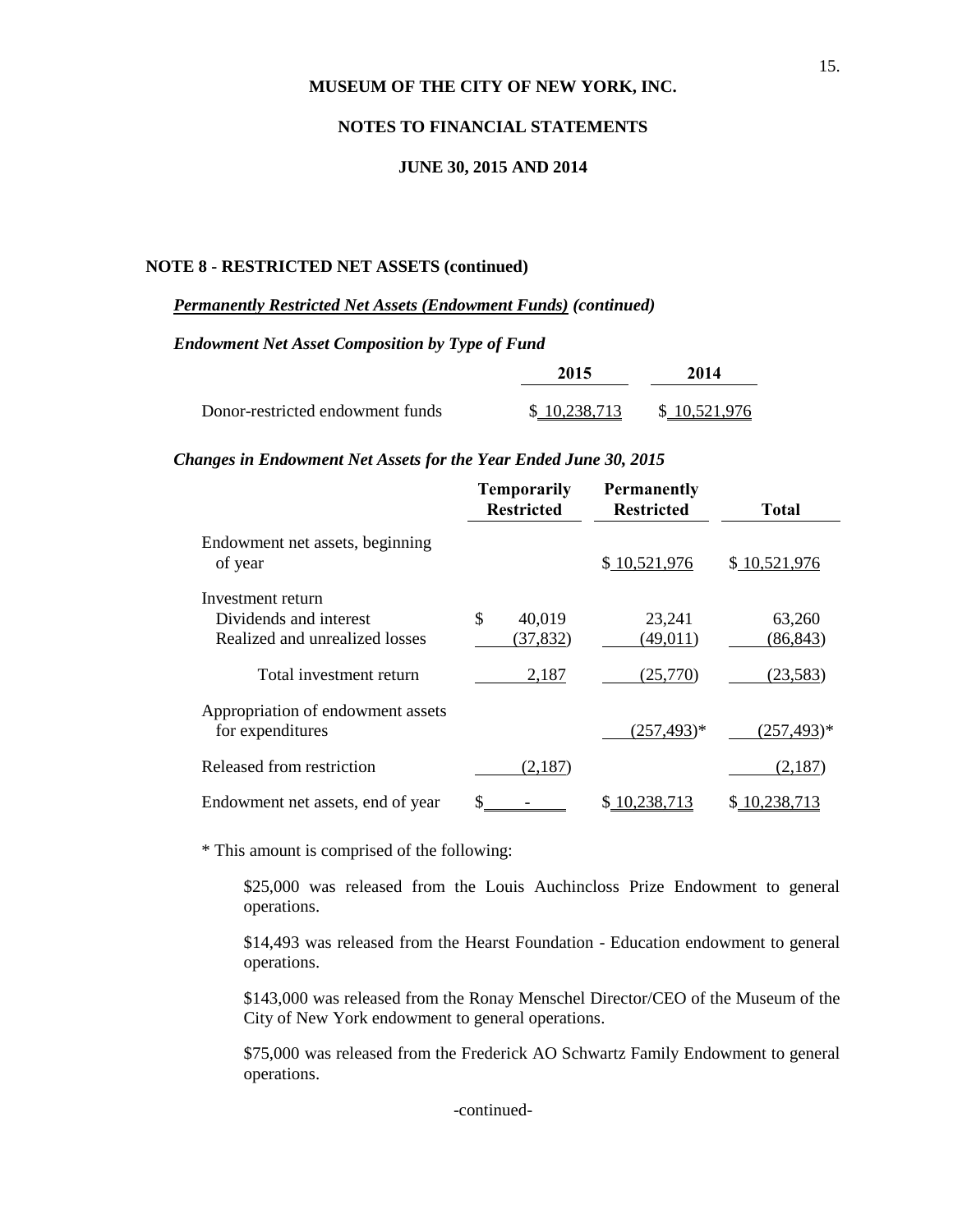### **NOTES TO FINANCIAL STATEMENTS**

#### **JUNE 30, 2015 AND 2014**

#### **NOTE 8 - RESTRICTED NET ASSETS (continued)**

#### *Permanently Restricted Net Assets (Endowment Funds) (continued)*

#### *Changes in Endowment Net Assets for the Year Ended June 30, 2014*

|                                                          | <b>Temporarily</b><br><b>Restricted</b> | <b>Permanently</b><br><b>Restricted</b> | <b>Total</b>              |
|----------------------------------------------------------|-----------------------------------------|-----------------------------------------|---------------------------|
| Endowment net assets, beginning<br>of year               |                                         | 9,063,084<br>\$.                        | 9,063,084<br>S.           |
| Contributions                                            |                                         | 479,899                                 | 479,899                   |
| Investment return<br>Dividends and interest              | \$<br>29,877                            | 43,818                                  | 73,695                    |
| Realized and unrealized gains<br>Total investment return | 45,404<br>75,281                        | 1,160,175<br>1,203,993                  | 1,205,579<br>1,279,274    |
| Appropriation of endowment assets                        |                                         |                                         |                           |
| for expenditures<br>Released from restriction            | (75, 281)                               | $(225,000)*$                            | $(225,000)*$<br>(75, 281) |
| Endowment net assets, end of year                        |                                         | \$10,521,976                            | \$10,521,976              |

\* This amount is comprised of the following:

\$25,000 was released from the Louis Auchincloss Prize Endowment to general operations.

\$125,000 was released from the Ronay Menschel Director/CEO of the Museum of the City of New York endowment to general operations.

\$75,000 was released from the Frederick AO Schwartz Family Endowment to general operations.